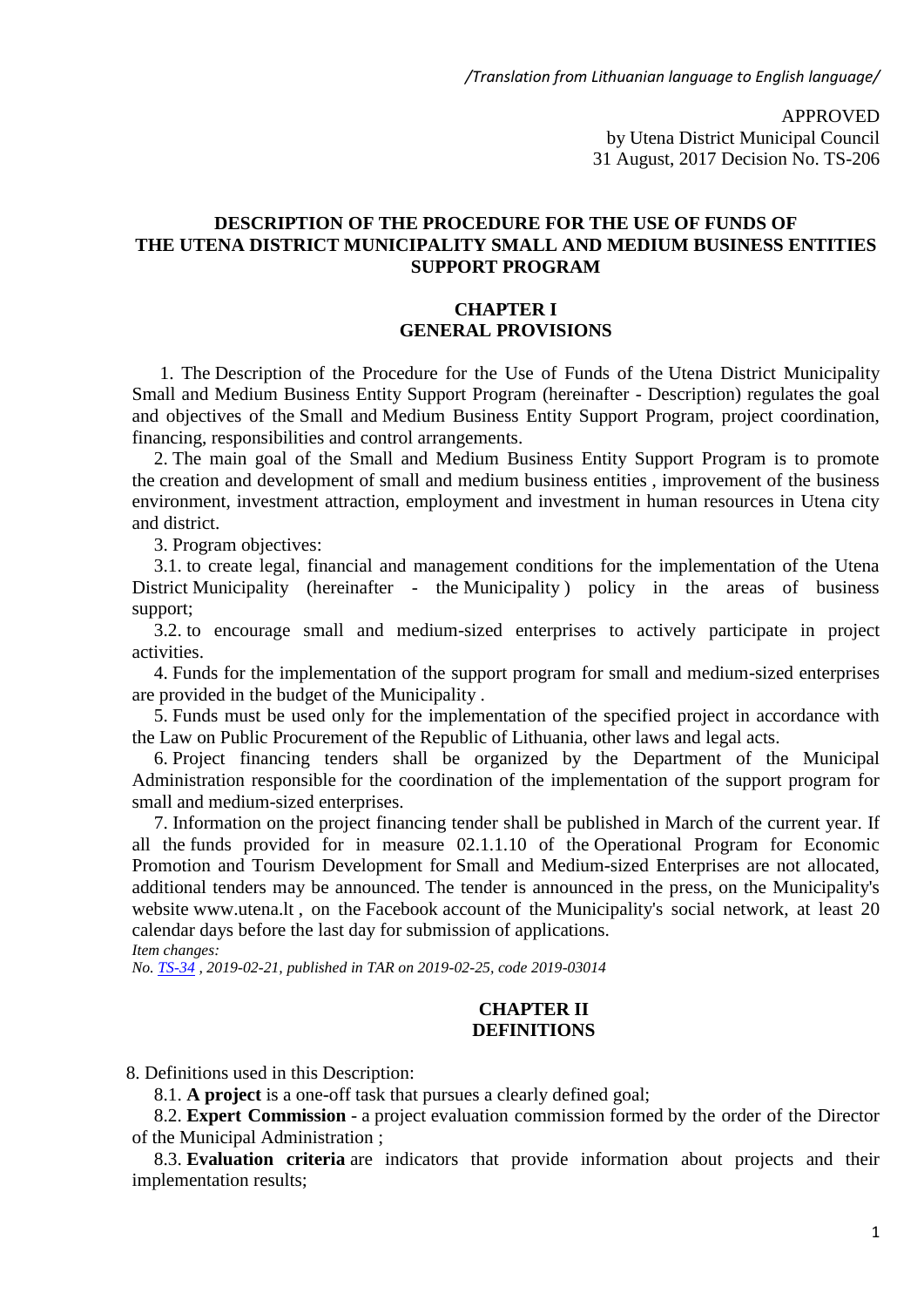9. Other terms used in this Description are defined in the Law on Small and Medium Business Development of the Republic of Lithuania and other legal acts.

#### **CHAPTER III PROJECT APPLICATION PROCEDURE**

10. Completed project applications and additional documents are submitted and registered in the Municipal administration or sent by e-mail info@utena.lt.

11. A small and medium-sized business entity may submit only one project application for financing of one project in the current calendar year.

12. Adjustment, completion or submission of additional documents of registered applications is possible at the initiative of the applicants until the last day of submission of applications.

13. Small and medium-sized business entities may submit applications for project financing:

13.1. Non- tax arrears to the State budget of the Republic of Lithuania or municipal budgets and funds to which taxes are administered by the State Tax Inspectorate under the Ministry of Finance of the Republic of Lithuania (hereinafter - the State Tax Inspectorate) (except in cases tax dispute, interest, fines) or not owed to the State Social Insurance Fund budget;

13.2. working under business licenses issued for a period of at least 6 months and working/planning to work for at least 96 days per calendar year;

13.3. carrying out commercial economic activity in the territory of the Municipality for no longer than 5 years. Having received project financing from the Municipal budget under this or another financing instrument 2 or more years ago (if the activity has been carried out for more than 2 years) from the date of signing the Agreement for the use of funds and fulfilling all Agreementual obligations;

14. The following are not financed:

14.1 . activities related to the production, trade, consumption of alcoholic beverages, production of tobacco, trade, consumption, trade in arms, organization of gambling and betting, hunting, pawnshops, insurance, brokerage;

*Sub-entry changes:*

*No. TS-34 , 2019-02-21, published in TAR on 2019-02-25, code 2019-03014*

14.2. the activities of bankrupt, liquidated or restructured applicants;

14.3. an additional activity is recorded in the individual activity certificate when no new employment Agreement is concluded and/or a business license is issued by the same person for the performance of another economic activity .

*Added Sub-entry:*

*No. TS-34 , 2019-02-21, published in TAR on 2019-02-25, code 2019-03014*

15. The following documents must be submitted with the project application (Annex 1):

15.1. a copy of the articles of association or regulations of the legal person; for a natural person a copy of a document confirming the right to engage in activity (copies of an individual activity certificate or a business certificate);

*Sub-entry changes:*

*No. TS-34 , 2019-02-21, published in TAR on 2019-02-25, code 2019-03014*

15.2. notes that the small and medium-sized business entity has no tax arrears to the state budget of the Republic of Lithuania or municipal budgets and funds to which taxes are administered by the State Tax Inspectorate (except in cases where payment of taxes, interest, fines taxes, interest, fines, a tax dispute is pending), or is not owed to the budget of the State Social Insurance Fund. Certificates must be issued no earlier than 30 calendar days before the date of application;

15.3. the documents listed in Sub-entry 17.1 **-** 17.8 of the Description, taking into account the types of financed costs;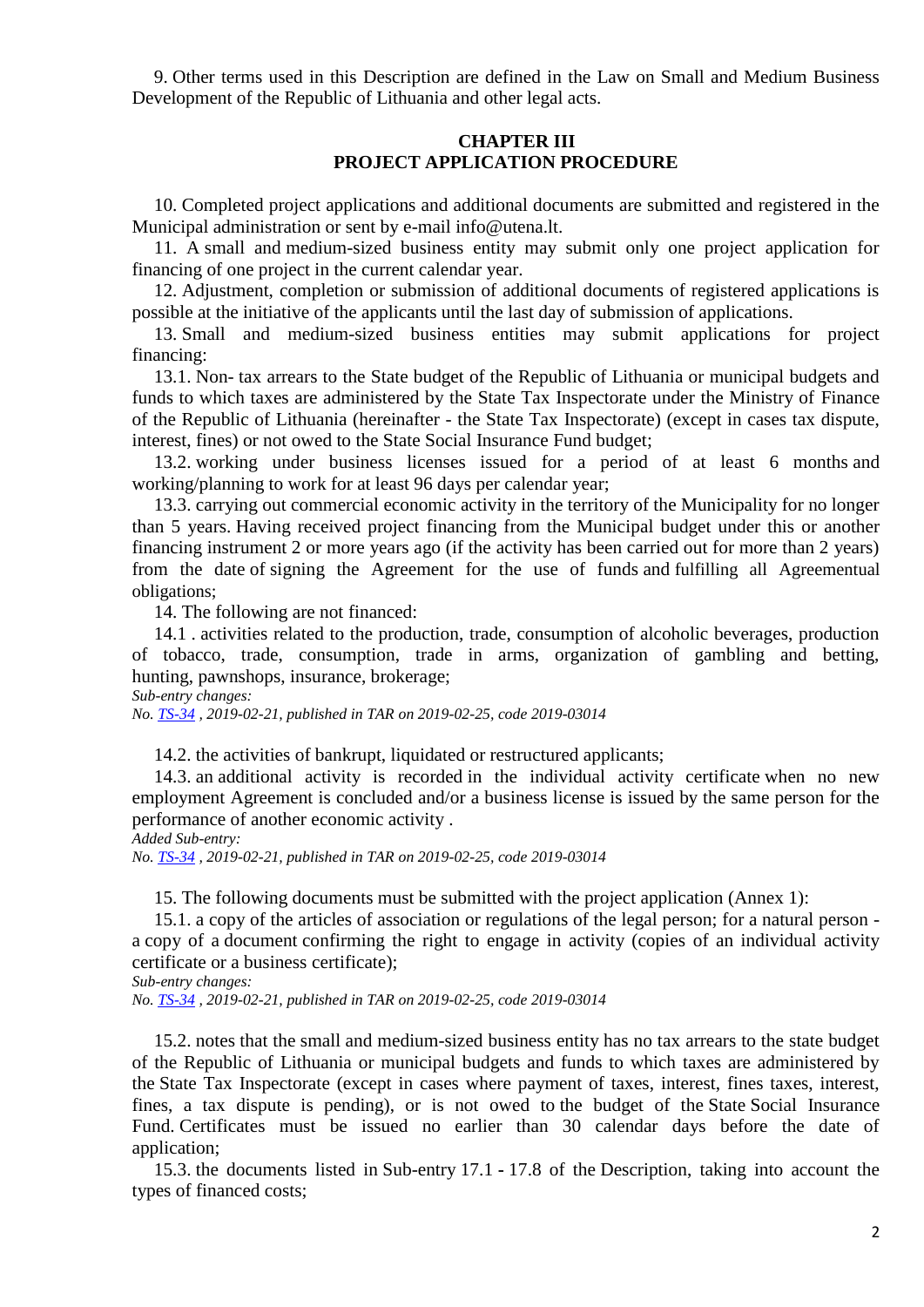15.4. other additional documents related to the project implementation.

16. The documents specified in Sub-entry 15.2 of the Description must be submitted only by small and medium-sized enterprises operating on the basis of individual activity certificates, business certificates or farmers who have registered the farmer's farm.

17. Small and medium-sized enterprises that meet the requirements specified in this Description may apply for project financing for a maximum of two types of costs:

17.1. up to 80%, but not more than EUR 150, of the costs related to the establishment of the company ( fees may be reimbursed to a notary, a state-owned company, the Center of Registers, costs incurred in the production of the company's seal). The achievement of the company's establishment costs of compensation to the Applicant for the formation of a company related costs payment proof copies;

17.2. job creation costs, if the job was created in the same calendar year and/or in March - December of the previous year, when the project application is submitted. In order to reimburse the costs of acquiring new job creation equipment, the application shall be accompanied by a copy of the newly concluded employment Agreement or a copy of the newly withdrawn individual activity certificate and/or a business certificate stating the date of commercial activity, except for motor vehicles. instruments) (proof of commercial offers of at least 1 unit), prepayment invoices: *Sub-entry changes:*

*No. TS-34 , 2019-02-21, published in TAR on 2019-02-25, code 2019-03014*

17.2.1. up to EUR 1,200 for job creation measures (except for up to EUR 600 when computer equipment is purchased for job creation). When more than one job is created, each purchase of tools for another job created is funded up to EUR 500. The maximum amount of funding for the purchase of work equipment is EUR 2,200;

17.2.2. up to EUR 2,000 for job creation measures (except for up to EUR 600 when computer equipment is purchased for the creation of a new job ) when the job is created by a young person meeting the definition specified in Item 1 of Article 2 of the Law on the Framework of Youth Policy of the Republic of Lithuania. When more than one job is created , each purchase of tools for another job created is funded up to EUR 500. The maximum amount of funding for the purchase of work equipment is EUR 3,000.

*Sub-entry changes: No. TS-307 , 21/12/2017, published in TAR on 2017-12-22, code 2017-20956*

17.3. *Expired from 02/26/2019 Deletion of Sub-entry: No. TS-34 , 2019-02-21, published in TAR on 2019-02-25, code 2019-03014*

17.4. advertising costs, except for the local fee for the issuance of a permit to install outdoor advertising in the territory of the Municipality, but not more than EUR 150 per calendar year. Those seeking reimbursement of advertising costs shall submit commercial offers or advance invoices with the application;

*Sub-entry changes: No. TS-307 , 2017-12-21, published in TAR on 2 017-12-22, code 2017-20956*

17.5. up to 50 percent the costs incurred for participation in exhibitions presenting products or services, but not exceeding EUR 900 per calendar year in the first year of operation; in the second year of operation - up to 50%, but not more than EUR 450 per calendar year. The first year of operation of a small and medium-sized business entity that has registered its enterprise, which has issued an individual activity certificate or business license in March-December of the previous year shall be calculated from the date of registration of the activity. Those seeking reimbursement of the costs of participating in exhibitions shall attach information about their participation in the exhibition to the application. Reimbursable costs related to participation in the exhibition (registration fee, payments for rent of exhibition space and/or rent of stand equipment);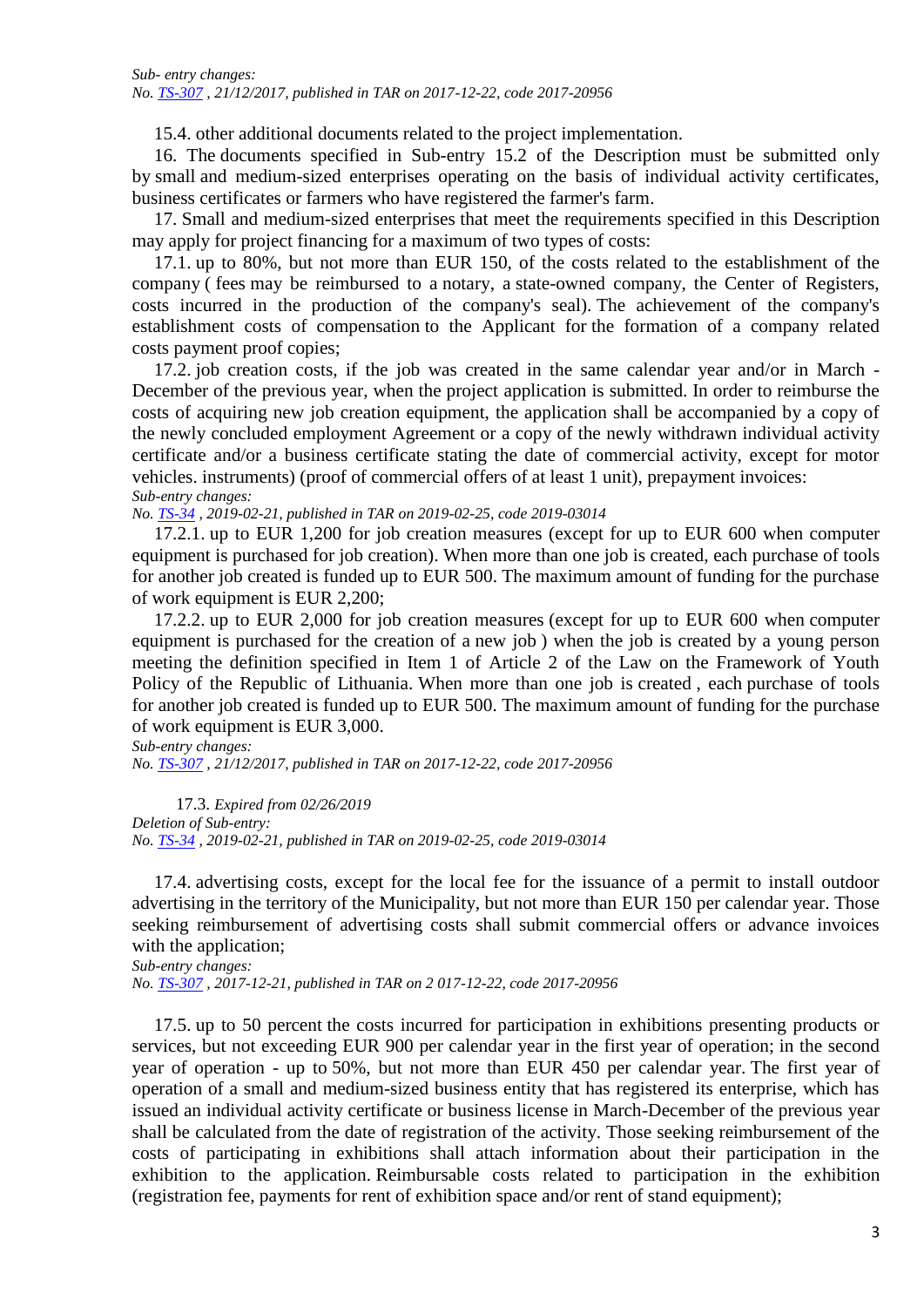17.6. up to EUR 1,200 per calendar year in the first year of operation, the cost of renting premises or residency services; in the second year of operation, a maximum of EUR 600 per calendar year. The first year of operation of a small and medium-sized business entity that has registered its enterprise, which has issued an individual activity certificate or business license in March-December of the previous year, shall be calculated from the date of registration of the activity. Those seeking compensation for the costs of renting the premises shall attach to the application a copy of the lease Agreement of the premises or a document confirming the registration of the lease Agreement in the public register; when reimbursing residence expenses - a copy of the residence service Agreement;

*Sub-entry changes:*

*No. TS-34 , 2019-02-21, published in TAR on 2019-02-25, code 2019-03014*

17.7. up to 50 percent the costs incurred in upgrading or acquiring the qualification, but not exceeding EUR 150 per calendar year. Funding is provided for short-term (up to one month) training of employees in order to provide and/or improve their professional knowledge and skills. The application must be accompanied by a commercial offer, description or other documents providing information on the training;

17.8. up to EUR 1,000 per calendar year in the first year of operation, rental costs of private land located in Utena district; in the second year of operation, a maximum of EUR 500 per calendar year. The first year of operation of a small and medium-sized business entity that has registered its enterprise, issued an individual activity certificate or business license in March-December of the previous year shall be calculated from the date of registration of the activity . Those seeking compensation for land lease costs shall attach to the application a copy of the land lease Agreement and a document confirming the registration of the lease Agreement in the public register. *Added Sub-entry:*

*No. TS-307 , 2019-02-21, published in TAR on 2017-12-22, code 2017-20956 Sub-entry changes:*

*No. TS -34 , 2019-02-21, published in TAR on 2019-02-25, code 2019-03014*

### **CHAPTER IV EVALUATION OF PROJECT APPLICATIONS**

18. The submitted applications are evaluated in two stages:

18.1. administrative compliance assessment (project application duly completed, mandatory documents submitted );

18.2. assessment of eligibility (project relevance, organization, budget justification, efficiency of use).

19. Assessments of administrative compliance and eligibility for funding shall be performed by an expert commission formed by the order of the Director of the Municipal Administration (hereinafter - the Commission) within 10 working days from the day of the deadline for submission of applications specified in the call.

20. The procedure of the Commission shall be regulated by the Rules of Procedure of the Commission approved by an order of the Director of the Municipal Administration.

21. The Commission shall consist of at least 5 members: the Chairman of the Commission, the Vice-Chairman of the Commission, the members of the Commission and the Secretary of the meeting of the Commission. The Secretary of the Commission meeting is not a member of the Commission.

22. The composition of the Commission shall be updated at least 2/5 of the members of the Commission every 2 years. A person may serve as a member of the Commission for a maximum of 4 consecutive years.

23. The Commission shall be composed of: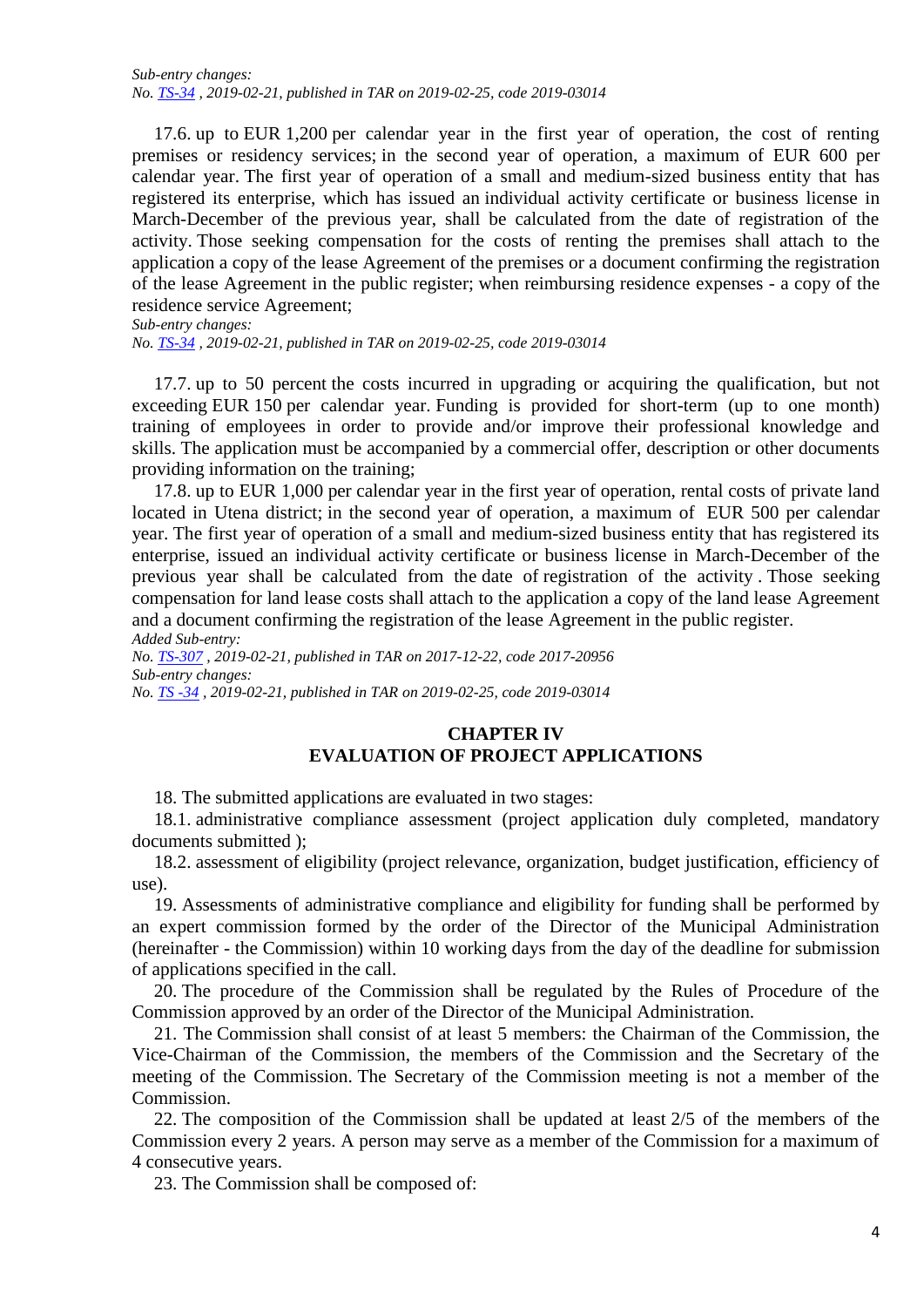23.1. a representative of a non-governmental organization or community of settlements;

23.2. Member of the Municipal Council;

23.3. a representative of an organization promoting entrepreneurship, a representative of associated business structures or a small and medium-sized business entity;

23.4. Municipal administration specialists.

24. The members of the Commission, the secretary of the meeting of the Commission must inform the other members of the Commission about the existing conflict of interests, withdraw from participation and not participate in any form in the discussion, evaluation and decision-making related to the project.

25. The Commission shall assess the administrative compliance of the application. If the assessment of the administrative compliance of the application reveals that the application is incorrect, incomplete, additional information is missing, required documents are not submitted, the applicant shall be informed in writing about the possibility to correct the information and submit the missing documents within 3 working days. If the deficiencies are not remedied within the prescribed period, the application shall not be further evaluated.

26. The members of the Commission shall carry out the assessment of eligibility after carrying out the assessment of administrative compliance and establishing that the application has been duly completed, the required documents have been submitted (Annex 2).

27. The assessment of eligibility consists of two parts. The maximum number of points that can be awarded by a commission member is 34 points. If the first part of the eligibility assessment scores lower than 3, it is proposed not to fund the project.

28. The Commission, having evaluated the applications and determined that the total value of eligible projects is higher than the allocated funding in the Municipal budget, proposes to the Director of the Municipal Administration to finance the projects with the highest number of points.

29. The Commission, having assessed the applications and determined that the total value of eligible projects is lower than the allocated funding in the Municipal budget, proposes to the Director of the Municipal Administration to finance projects that meet the requirements of this Description and to launch an additional funding tender.

30. After evaluating the applications, the Secretary of the meeting of the Commission calculates the averages of the marks awarded by the members of the Commission and provides a summary of the evaluation of project applications (Annex 3).

31. The Chairman of the Commission, taking into account the evaluation summary of project applications, shall submit a proposal to the Director of the Municipal Administration to finance/not to finance the projects. The offer must be motivated.

32. Priority shall be given to project finance for small and medium-sized enterprises operating in their first or second year of operation; creating new jobs in rural areas; creating social business enterprises; small and medium-sized enterprises engaged in services or production; projects during which it is planned to implement innovative business ideas; business entities that have created at least 3 jobs; for young people (the project applicant complies with the definition specified in Item 1 of Article 2 of the Law on the Framework of Youth of the Republic of Lithuania ); young artists; persons (project applicant) with disabilities.

33. Small and medium-sized business entities shall be informed in writing about the decision made regarding the financing of the project within 5 working days from the adoption of the order of the Director of the Municipal Administration.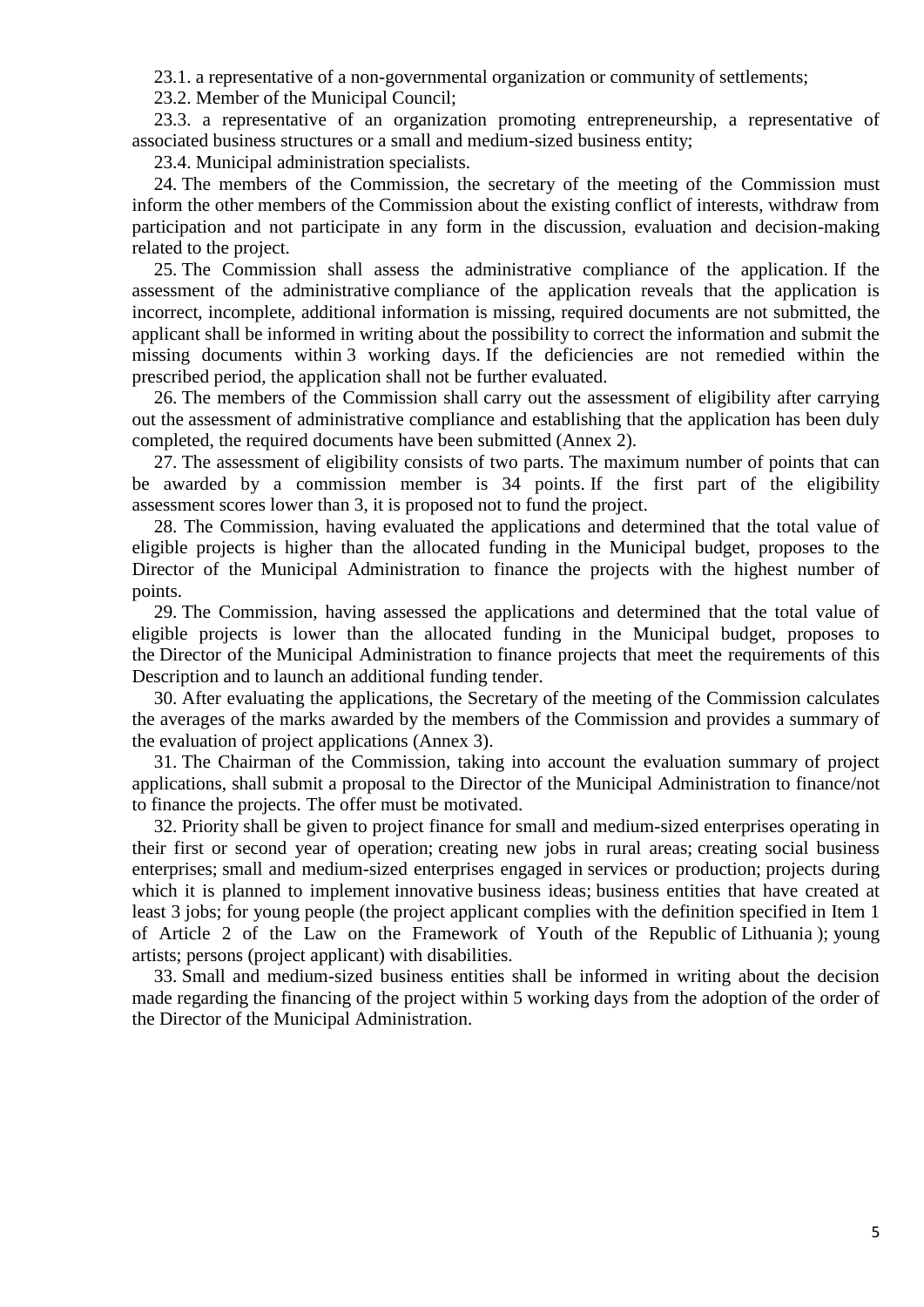#### **CHAPTER V PROJECT FINANCING**

34. Projects shall be financed by way of reimbursement of expenses, upon submission of documents substantiating the expenses incurred during the implementation of the project in a calendar year and/or reimbursement of expenses incurred during the implementation of the project.

35. Funds intended for financing projects shall be distributed by the order of the Director of the Municipal Administration , taking into account the proposal of the Commission. The Agreement on the use of funds (Annex 4) with the small and medium-sized business entities that have received funding shall be signed by the Director of the Municipal Administration within 5 working days from the adoption of the decision .

36. After the implementation of the objectives provided for in the project, the Municipality shall be accounted for the activities for the financing of which the funds are allocated and the fulfillment of the evaluation criteria by submitting the following reports:

36.1. a summary of accounting documents substantiating the use of funds (Annex 5);

36.2. a report on the performance of the activity and the fulfillment of the evaluation criteria ( Annex 6);

36.3. for each quarter (for which funding is provided) no later than the 5th day of the first month of the following quarter, a report on the implementation of the budget expenditure estimate, drawn up in accordance with Form 2, approved by the Minister of Finance of the Republic of Lithuania in 2008 Dec 31 by order No. 1K-465 "On Approval of the Rules and Forms for Compiling Lower-Level Budget Execution Reports of State and Municipal Budgetary Institutions and Other Entities".

37. At the end of the calendar year, information on the projects of small and medium-sized business entities financed by the Municipality shall be published on the website of the Municipality www.utena.lt in the section "Support for Small and Medium-Sized Business" .

### **CHAPTER VI RESPONSIBILITY AND CONTROL**

38. Project promoters shall ensure the implementation of project goals and objectives, use of funds in accordance with the intended purpose and undertake to carry out the activities specified in the project for at least one year after project implementation and not change the chosen business form for at least one year .

*Item changes: No. TS-34 , 2019-02-21, published in TAR on 2019-02-25, code 2019-03014*

39. The implementation of projects shall be controlled by a specialist of the Municipal Administration responsible for the performance of the Agreement in accordance with his/her competence.

40. The specialist performs the control in two stages:

40.1. 2 times a year, usually by 30 January and 30 June, verifies the information on the Small and Medium-sized Business Entity that has received funding in the register of taxpayers;

40.2. 2 times a year, usually by 30 Januaryand 30 June, verifies whether the Small and Mediumsized Business Entity carries out the activities envisaged in the project by carrying out an on-site inspection of the project activities. A specialist of the Municipal administration may ask the project executors to provide additional information and documents about the project activities, inspect the executors' workplaces, etc.

41. A specialist of the Municipal administration, having performed the control and established the non-fulfillment of obligations , shall submit a control report on the non-fulfillment of the obligations of the activities specified in the projects to the director of the municipal administration not later than within 10 working days .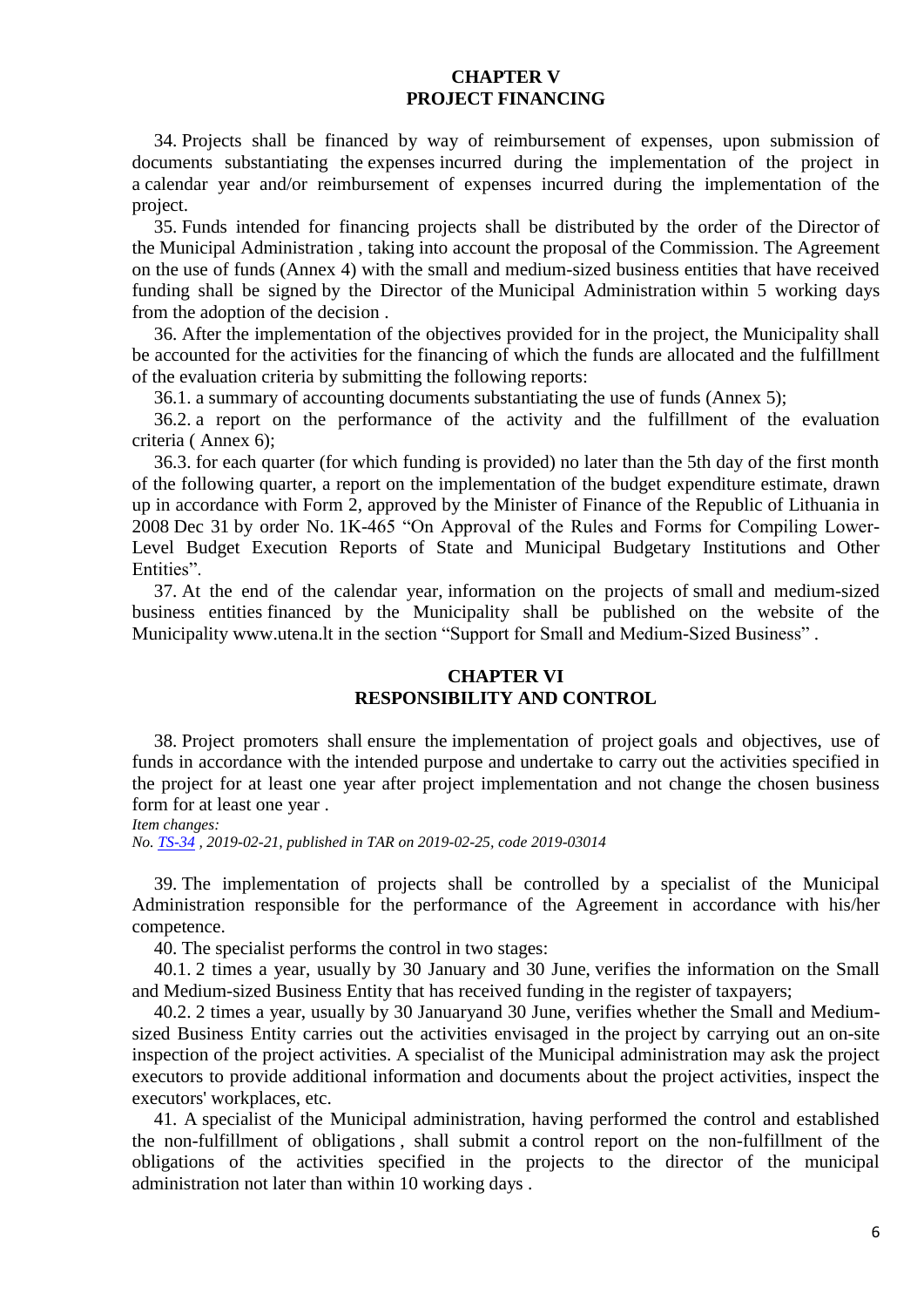42. Project promoters who have not fulfilled the requirements provided for in Item 36 of the Description shall, within 20 working days after the written notice of non-fulfillment of obligations, return all funds paid to them to the Municipal budget account.

43. If the funds are not returned on time, the funds shall be recovered in accordance with the procedure established by the laws of the Republic of Lithuania.

44. Financial and operational control over the use of funds of the support program for small and medium-sized enterprises shall be performed in accordance with the procedure established by laws and other legal acts of the Republic of Lithuania.

#### **CHAPTER VII<sup>1</sup>**

### **PROVISION OF FINANCIAL SUPPORT FOR SMALL AND MEDIUM-SIZED BUSINESSES WHICH ARE FACING DIFFICULTIES DUE TO THE QUARANTINE REGIME**

45. During the period of the quarantine regime announced in the Republic of Lithuania, in order to mitigate the consequences of the established restrictions and prohibitions for the performance of economic activities, to maintain the continuity of economic activities, to preserve the created jobs, free financial support is provided.

46. Support shall be provided to small and medium-sized enterprises:

46.1. Registered in the Register of Legal Entities (legal entities) or started (self-employed) no later than 16 March, 2020 and carrying out commercial economic activities in the territory of the Municipality;

46.2. Entering companies whose activities have been directly prohibited or restricted due to quarantine in accordance with the Government of the Republic of Lithuania Regulation of 14 March, 2020 Resolution No. 207 "On the Announcement of Quarantine in the Territory of the Republic of Lithuania";

46.3. Self-employed persons ( owners of sole proprietorships, full members of small partnerships, partnerships and limited partnerships, self-employed persons, including business certificates) whose economic activities are included in the list of victims of COVID-19 activities and have not been deregistered until the date of quarantine announced by the Government of the Republic of Lithuania.

46.4. For legal entities that do not have the status of a company undergoing restructuring, liquidation or bankruptcy.

46.5. For those who do not carry out e-commerce, specialized retail sale of arms and ammunition, organization of gambling or other gambling activities, activities of financial institutions as the main activities.

47. Small and medium-sized enterprises, legal entities meeting the requirements of Sub-entries 45.1, 45.2, 45.4 and 45.5 of the Description and small and medium-sized enterprises operating independently and meeting the requirements of sub-paragraphs 45.1, 45.3 and 45.5 may submit one application for financial support for premises Reimbursement of the costs of rental or residence services (excluding value added tax (hereinafter 'VAT'), except where small and medium-sized enterprises are not subject to VAT). The amount of financial support provided shall be based on supporting documents for actual expenditure, but shall not exceed 20% monthly expenses for renting premises or residency services. Financial support is paid for the period from 16 March, 2020 until the end of quarantine in the territory of the Republic of Lithuania, including the month of expiry of quarantine .

48. In order to receive financing, a small and medium-sized enterprise must submit an Application for financial support (Annex 7).

49. A small and medium-sized business entity that has received partial rent compensation for premises in accordance with the description of the state aid scheme and conditions of the measure "Partial rent compensation for companies most affected by COVID-19" approved by the Minister of Economy and Innovation of the Republic of Lithuania in 3 May, 2020 by order No. 4-275 "Approval of the State Aid Scheme and Conditions of the Measure" Partial Rent Compensation for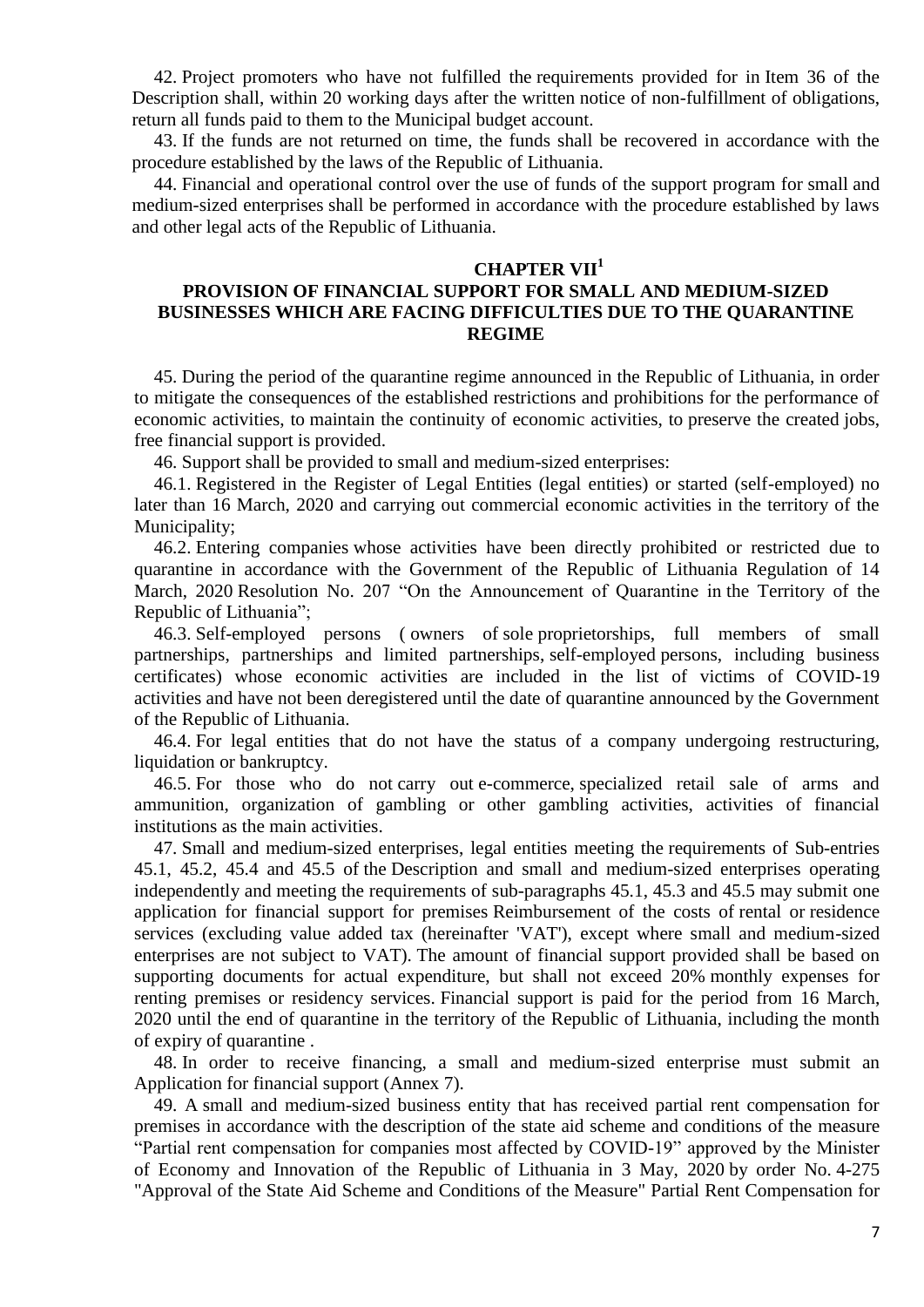the Companies Most Affected by COVID-19, together with the Application, submit the following documents:

49.1. A copy of the Agreement signed with the Joint Stock Company Investment and Business Guarantees (hereinafter - INVEGA) on partial rent reimbursement.

49.2. Copies of VAT invoices for the rental services provided, on the basis of which the compensation will be calculated, and copies of documents proving payment (if the invoices have been paid).

50. A small and medium-sized business entity that has not applied to INVEGA for partial reimbursement of the rent for the premises shall submit the following documents together with the Application:

50.1. Self-employed - a copy of a document confirming the right to operate (a copy of an individual activity certificate or a business certificate);

50.2. Premises lease Agreements signed no later than 15 March, 2020 and a copy of the document valid at the time of submission of the Application and a document confirming the registration of the lease Agreement in the public register; for the reimbursement of residency services, a residency service Agreement signed no later than 15 March, 2020 and a copy valid at the time of the Application;

50.3. Copies of VAT invoices for the rental or residence services provided, on the basis of which the compensation will be calculated, and documents proving the payment of VAT invoices (if the invoices have been paid).

51. The Municipal administration shall, within a maximum of 5 working days, verify whether the small and medium-sized business entity complies with the requirements specified in Paragraph 45 of this Description, the received Application and the documents attached thereto.

52. During the assessment of the application, the Municipal Administration has the right to request the small and medium-sized business entity to provide the missing information, except in cases when the missing information can be checked in the public registers and information systems of state institutions of the Republic of Lithuania . The small and medium-sized business entity must submit this information and/or documents by e-mail or in writing within the deadline set by the Municipal Administration, which may not be shorter than 5 calendar days.

53. The application shall be rejected if the small and medium-sized business entity does not comply with the requirements set out in items 46, 49 or 50 of the Description.

54. Financial support is granted by the order of the Director of the Municipal Administration. The small and medium-sized business entity shall be informed about the granted financial support within 3 working days.

55. After granting financial support, a Agreement for the use of budget funds is signed with the small and medium-sized enterprise (Annex 4).

56. The Municipal administration shall transfer the calculated financial support to the small and medium-sized enterprise to the account specified in the Application.

57. A small and medium-sized business entity, having received financial support, shall pay the rent to the lessor or the residence service fee to the residence service provider (applicable if the invoice has not been paid) within 5 working days and provide the Municipal Administration with copies of documents proving payment (bank or other credit institution account statements). The amount paid may not be less than calculated in accordance with Item 47 of the Description.

58. Municipal Administration data on aid granted state aid and insignificant (*de minimis*) provides assistance to the Register, in accordance with state aid granted and insignificant (*de minimis*) aid Registry Regulations approved by the Government of the Republic of Lithuania in 19 January, 2005by resolution No. 35, because of the state aid and insignificant (*de minimis*) by register regulations, and granted state aid and insignificant (*de minimis* ) aid for processing rules, approved by the Tender Council of the Republic of Lithuania in 2015. November 13 by resolution No. 1S-120/2015 "On approval of data processing rules for granted state aid and *de minimis* aid".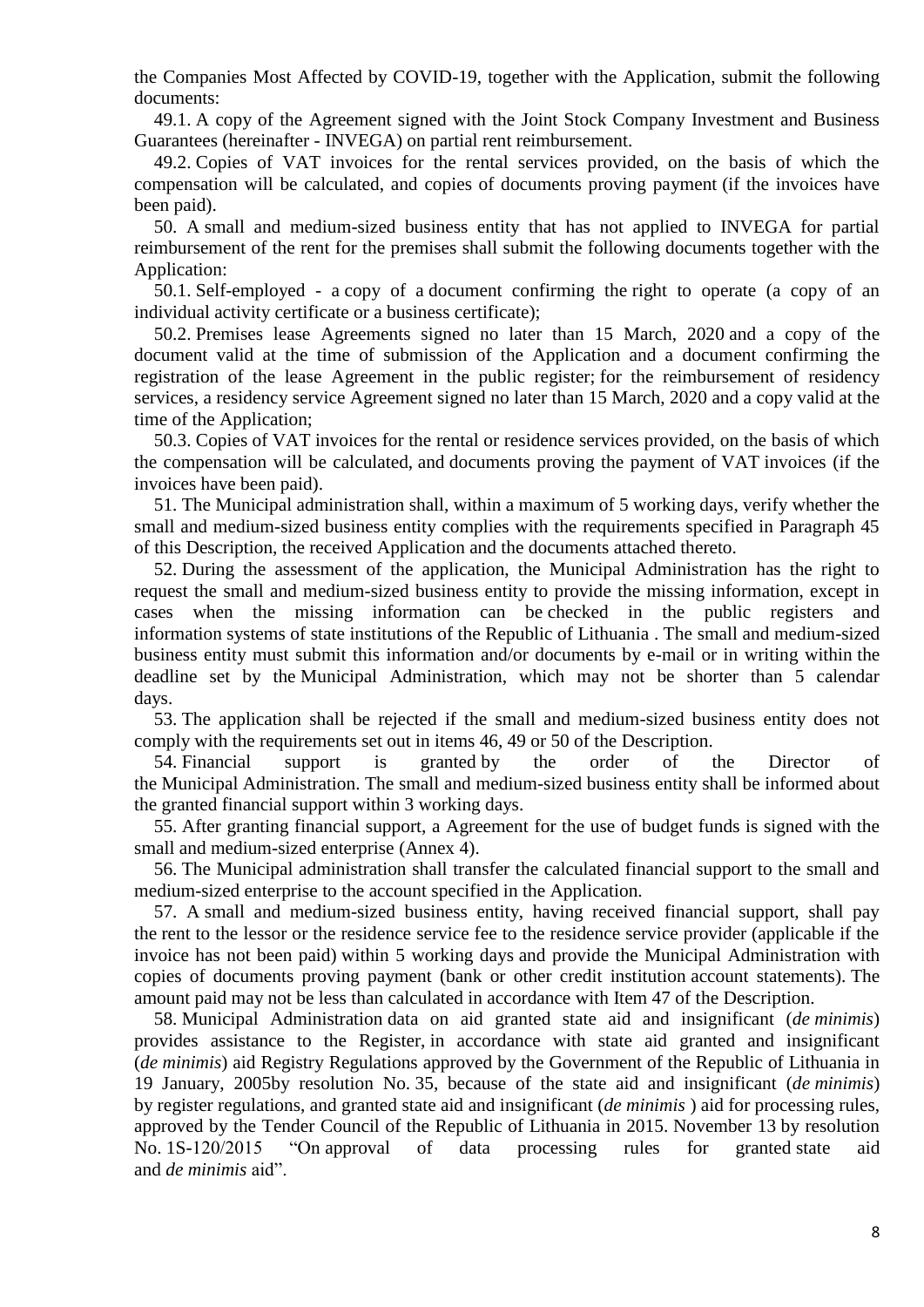59. The list of small and medium-sized business entities that have received financial support, indicating the amounts of financial support paid, is published on the Municipality 's website www.utena.lt in the section "Small and Medium Business Support Program" of the Business section.

60. After the granting of financial support, if it is established that the small and medium-sized business entity has submitted incorrect documents and as a result financial support has been unreasonably allocated, the unreasonably received funds shall be returned to the Municipal Administration within 5 working days from the date of receipt of the request.

61. A small and medium-sized business entity shall be liable for non-repayment of unreasonably received financial support in accordance with the procedure established by laws and other legal acts of the Republic of Lithuania.

*Sub-entry changes:*

*No. TS-138 , 28-05-2020, published in TAR on 2020-0 5-29 , code 2020-11491*

### **CHAPTER VII FINAL PROVISIONS**

62. Project applications and reports shall be kept for three years in accordance with the procedure established by legal acts.

\_\_\_\_\_\_\_\_\_\_\_\_\_\_\_\_\_\_\_\_\_\_\_

*Item numbering change:*

*No. TS-99 , 30/04/2020, published in TAR on 2020-05-04, code 2020-09353 No. TS-138 , 28-05-2020, published in TAR on 2020-05-29, code 2020-11491*

63 . The description is amended or canceled by the Municipal Council. *Item numbering change:*

*No. TS-99 , 30/04/2020, published in TAR on 2020-05-04, code 2020-09353 No. TS-138 , 28-05-2020, published in TAR on 2020-05-29, code 2020-11491*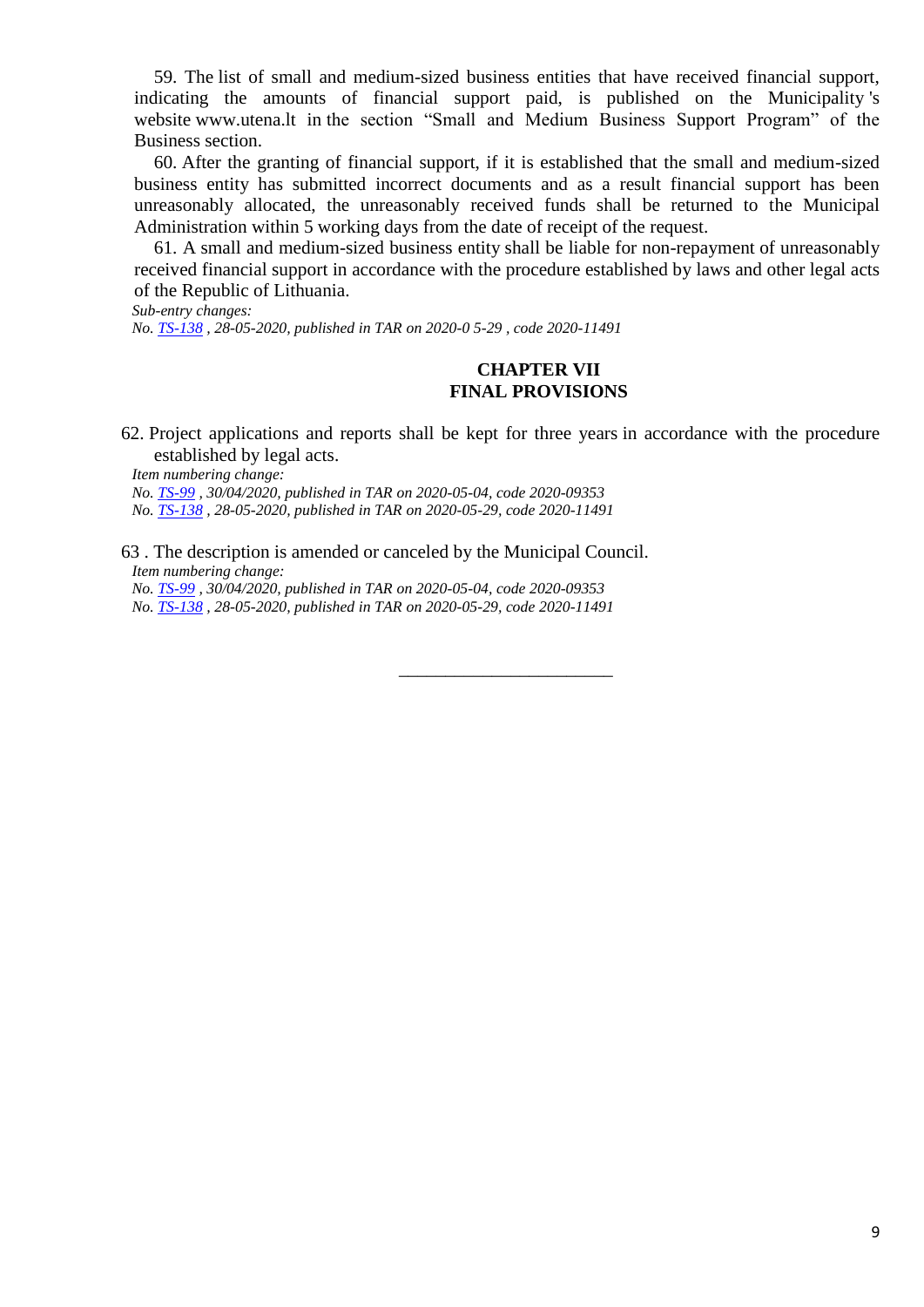### **(Sample project application) Utena district municipality administration PROJECT APPLICATION**

\_\_\_\_\_\_\_\_\_\_\_\_\_\_\_\_\_\_\_\_\_\_\_\_\_\_\_ (date)

#### **Name of the project**

*( The name of the project must be short, specific and clear, describing the essence of the project)*

| Amount (EUR) required for the implementation of the project    |  |
|----------------------------------------------------------------|--|
| Amount (EUR) requested from Utena district municipality budget |  |
| Applicant 's financial contribution                            |  |
| Financial contribution of the applicant 's partner (s)         |  |

## **1. INFORMATION ABOUT THE SMALL AND MEDIUM-SIZED BUSINESS ENTITY**

| Name, code, name and<br>surname of the legal entity |                                    |                                        |                          |
|-----------------------------------------------------|------------------------------------|----------------------------------------|--------------------------|
| Name, surname of a natural<br>person                |                                    |                                        |                          |
|                                                     | <b>Business Certificate</b><br>No. | Individual activity<br>certificate No. | Farmer's certificate No. |
| <b>Start of activity:</b>                           |                                    |                                        |                          |
| <b>Registration adress</b>                          |                                    |                                        |                          |
| <b>Business address</b>                             |                                    |                                        |                          |
| Contact details (phone, e-<br>mail)                 |                                    |                                        |                          |
| <b>Current account details</b>                      |                                    |                                        |                          |

### **2. INFORMATION ABOUT THE SUPPORT RECEIVED:**

| Have you received support from Utena District<br>Municipality small and medium business support<br>funds? | $\Box$ Yes<br>Date, amount: | $\Box$ No |
|-----------------------------------------------------------------------------------------------------------|-----------------------------|-----------|
| Have you received support from Utena District<br>Municipality under another financing instrument?         | $\neg$ Yes                  | $\Box$ No |
|                                                                                                           | Date, amount:               |           |

### **3. BRIEF INFORMATION ABOUT THE PROJECT**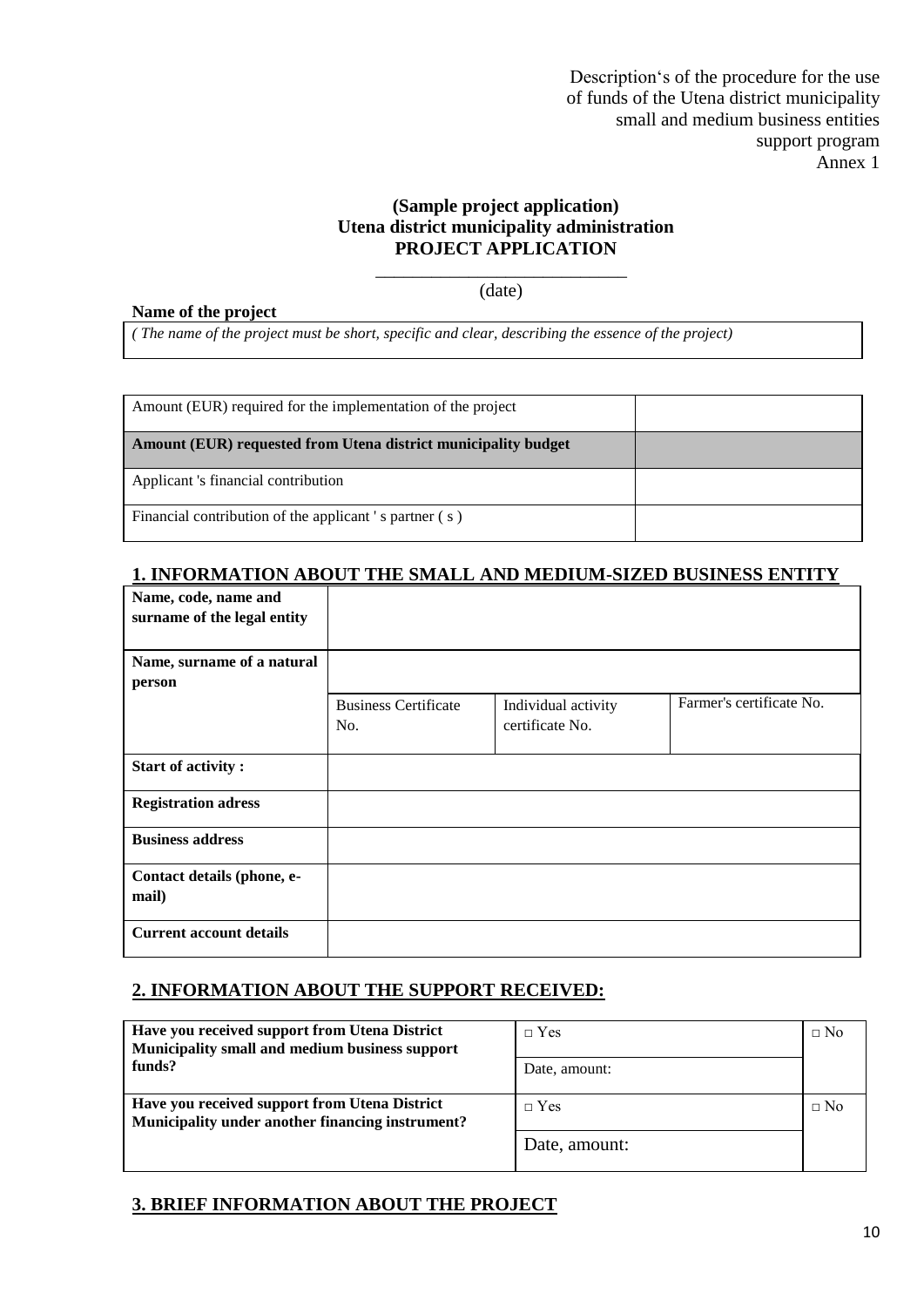*(Exact and clear presentation of the activity-idea )*

## **4. DETAILED PROJECT DESCRIPTION**

### **The project is being implemented**

|      |  | - |                          |  |   |  |   |     |  |             |  |                          |  |  |
|------|--|---|--------------------------|--|---|--|---|-----|--|-------------|--|--------------------------|--|--|
| From |  |   | $\overline{\phantom{0}}$ |  | - |  | w | . . |  | $\sim$<br>- |  | $\overline{\phantom{0}}$ |  |  |

### **The Aim of the project**

*( The project must not have more than one objective. It must be clear and specific, defining the final result, which should be specific, measurable)*

### **Project Objectives**

| $\int$ (To achieve the goal of the project, there are tasks that must answer the question of | Date |
|----------------------------------------------------------------------------------------------|------|
| what needs to be done to achieve the goal . Tasks must help to achieve the set               |      |
| goal, be specific, measurable, realistic, time-bound)                                        |      |
|                                                                                              |      |
|                                                                                              |      |
|                                                                                              |      |
|                                                                                              |      |

## **Expected results**

| Date |
|------|
|      |
|      |
|      |
|      |
|      |

### **Project continuity**

*(The project must be continued for at least one year after the implementation of the project)*

## **5. BUDGET**

| <b>Purpose of expenditure</b>                  | <b>Expenditure breakdown</b>                                                                                     | <b>Needed</b><br>amount for<br>project<br>implementation<br>(EUR) | <b>Amount</b><br>requested<br>for the<br>project<br>(EUR) |
|------------------------------------------------|------------------------------------------------------------------------------------------------------------------|-------------------------------------------------------------------|-----------------------------------------------------------|
| Expenditure on renting<br>or residing premises | (Write when the premises<br>rental/residence service<br>Agreement was signed, what<br><i>is the monthly fee)</i> |                                                                   |                                                           |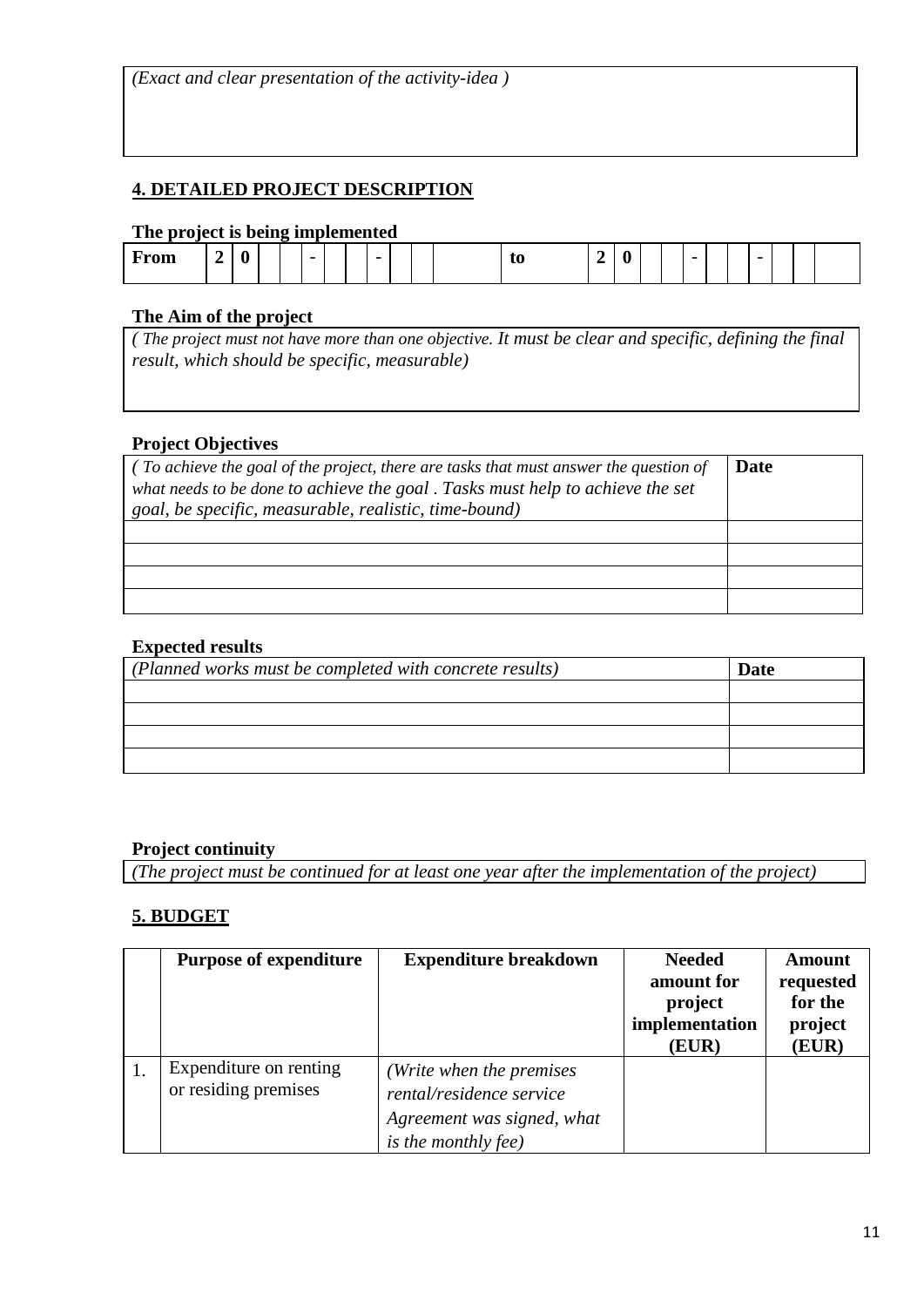| 2. | New job creation costs                                                        | (List which job creation tools<br>will be purchased/are<br>purchased) |  |
|----|-------------------------------------------------------------------------------|-----------------------------------------------------------------------|--|
| 3. | Advertising costs                                                             | (List the estimated<br>advertising costs you intend to<br>$do$ )      |  |
| 4. | Expenditure on setting up<br>a business                                       | (List types of costs)                                                 |  |
| 5. | Costs of participation in<br>an exhibition presenting<br>products or services | ( <i>List types of costs</i> )                                        |  |
| 6. | Professional development<br>courses, trainings                                | (Write the planned trainings,<br>date)                                |  |
|    |                                                                               | <b>Total:</b>                                                         |  |

# **6. ADDITIONAL INFORMATION AND DOCUMENTATION**

| I certify that the information provided in the application is accurate and correct. |  |
|-------------------------------------------------------------------------------------|--|

(Signature, name, surname)

\_\_\_\_\_\_\_\_\_\_\_\_\_\_\_\_\_\_\_\_\_\_\_\_\_\_\_\_\_\_

*Amendments to the Annex: No. TS-34 , 2019-02-21, published in TAR on 2019-02-25, code 2019-03014*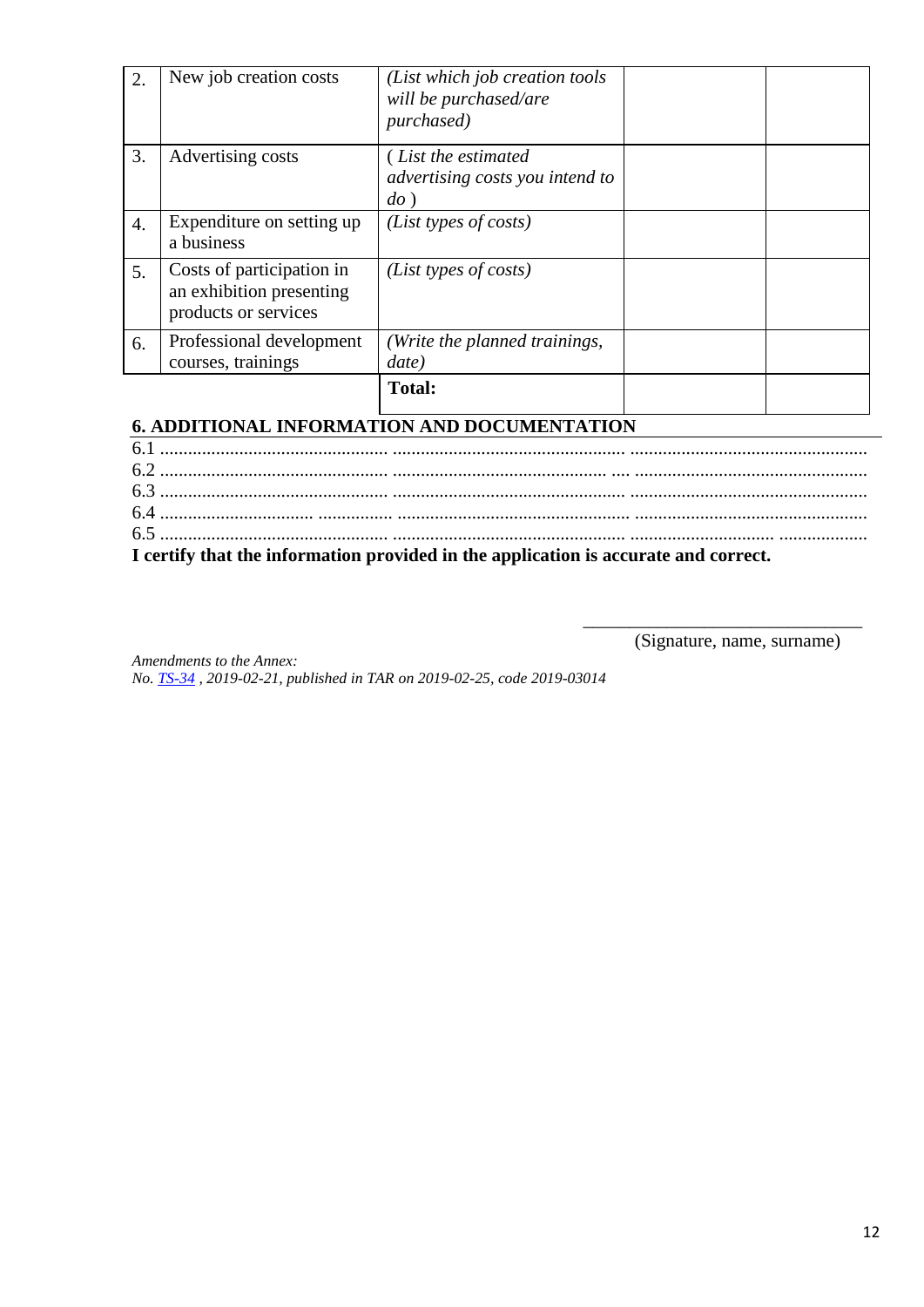### **(Project application eligibility assessment form) PROJECT APPLICATION ELIGIBILITY ASSESSMENT QUESTIONNAIRE**

**\_\_\_\_\_\_\_\_\_\_\_\_\_** (date)

**Applicant, project name:** \_\_\_\_\_\_\_\_\_\_\_\_\_\_\_\_\_\_\_\_\_\_\_\_\_\_\_\_\_\_\_\_\_\_\_\_\_\_\_\_\_\_\_\_\_\_\_\_\_\_\_\_\_\_\_\_\_\_\_\_\_\_\_\_\_\_\_\_\_\_\_\_\_

| Project evaluation criteria                                                                               | <b>Maximum number of</b><br>possible points | <b>Evaluation</b> |
|-----------------------------------------------------------------------------------------------------------|---------------------------------------------|-------------------|
| PART I.                                                                                                   |                                             |                   |
| Relevance of the project                                                                                  |                                             |                   |
| The project is in line with the main objective of the Small and Medium<br><b>Business Support Program</b> | 1                                           |                   |
| The goals, objectives and expected results of the project are clear,<br>specific, realistic               | 1                                           |                   |
| <b>Project organization</b>                                                                               |                                             |                   |
| A clear, detailed and consistent project implementation plan is provided                                  | 1                                           |                   |
| Budget justification, efficiency of use                                                                   |                                             |                   |
| The activities envisaged in the project and the related costs are                                         | 1                                           |                   |
| reasonable, realistic and necessary<br><b>AMOUNT OF SCORES FOR PART I:</b>                                | $\overline{\mathbf{4}}$                     |                   |
|                                                                                                           |                                             |                   |
| PART II.                                                                                                  |                                             |                   |
| <b>Priority for project funding</b>                                                                       |                                             |                   |
| For those operating in the first or second year of operation                                              | 2                                           |                   |
| Activity - services or production                                                                         | 2                                           |                   |
| Creating a new job (s) in a rural area, a social business enterprise                                      | 1                                           |                   |
| Implementing innovative business ideas                                                                    | 1                                           |                   |
| Creating at least 3 employment positions                                                                  | 1                                           |                   |
| For young entrepreneurs (under 29 years of age), young artists                                            | 1                                           |                   |
| For people with disabilities                                                                              | 1                                           |                   |
| <b>AMOUNT OF SCORES FOR PART II SCORES:</b>                                                               | 9                                           |                   |
| (TOTAL SCORE OF PART I * 4) + (TOTAL SCORE OF PART II<br>$*2)$                                            | 34                                          |                   |

## **Assessment/conclusion of the Commissioner**

Signature, name, surname of the Commissioner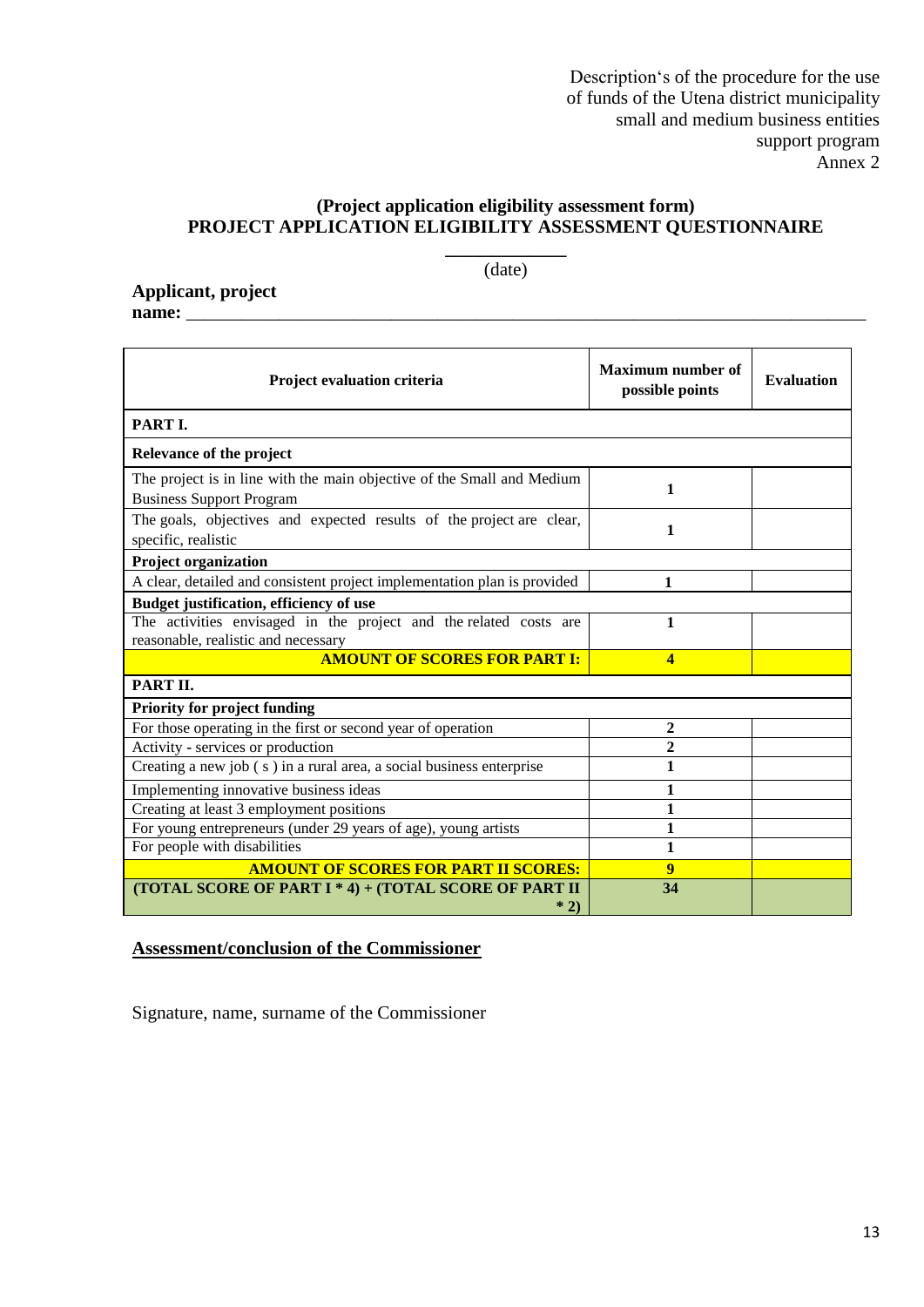## **(Project application evaluation summary form)**

## **EVALUATION SUMMARY OF PROJECT APPLICATIONS**

| No. | Project   | Project |                     | <b>ADMINISTRATIV</b> | <b>AVERAGE ELIGIBILITY</b> |           |                |  |
|-----|-----------|---------|---------------------|----------------------|----------------------------|-----------|----------------|--|
|     | applicant | title   | <b>E COMPLIANCE</b> |                      | <b>ASSESSMENT</b>          |           |                |  |
|     |           |         |                     | <b>ASSESSMENT</b>    |                            |           |                |  |
|     |           |         |                     | The application is   | <b>Average of</b>          | Average   | <b>Overall</b> |  |
|     |           |         |                     | duly completed and   | Part I                     | score for | average        |  |
|     |           |         | all required        |                      | evaluation                 | Part II   | score          |  |
|     |           |         | documents have      |                      |                            |           |                |  |
|     |           |         | been submitted      |                      |                            |           |                |  |
|     |           |         | <b>Yes</b>          | N <sub>0</sub>       |                            |           |                |  |
| 1.  |           |         |                     |                      |                            |           |                |  |
| 2.  |           |         |                     |                      |                            |           |                |  |
| 3.  |           |         |                     |                      |                            |           |                |  |
| 4.  |           |         |                     |                      |                            |           |                |  |
| 5.  |           |         |                     |                      |                            |           |                |  |
| 6.  |           |         |                     |                      |                            |           |                |  |

Chairman of the Commission (signature, name, surname)

Secretary of the Commission (signature, name, surname)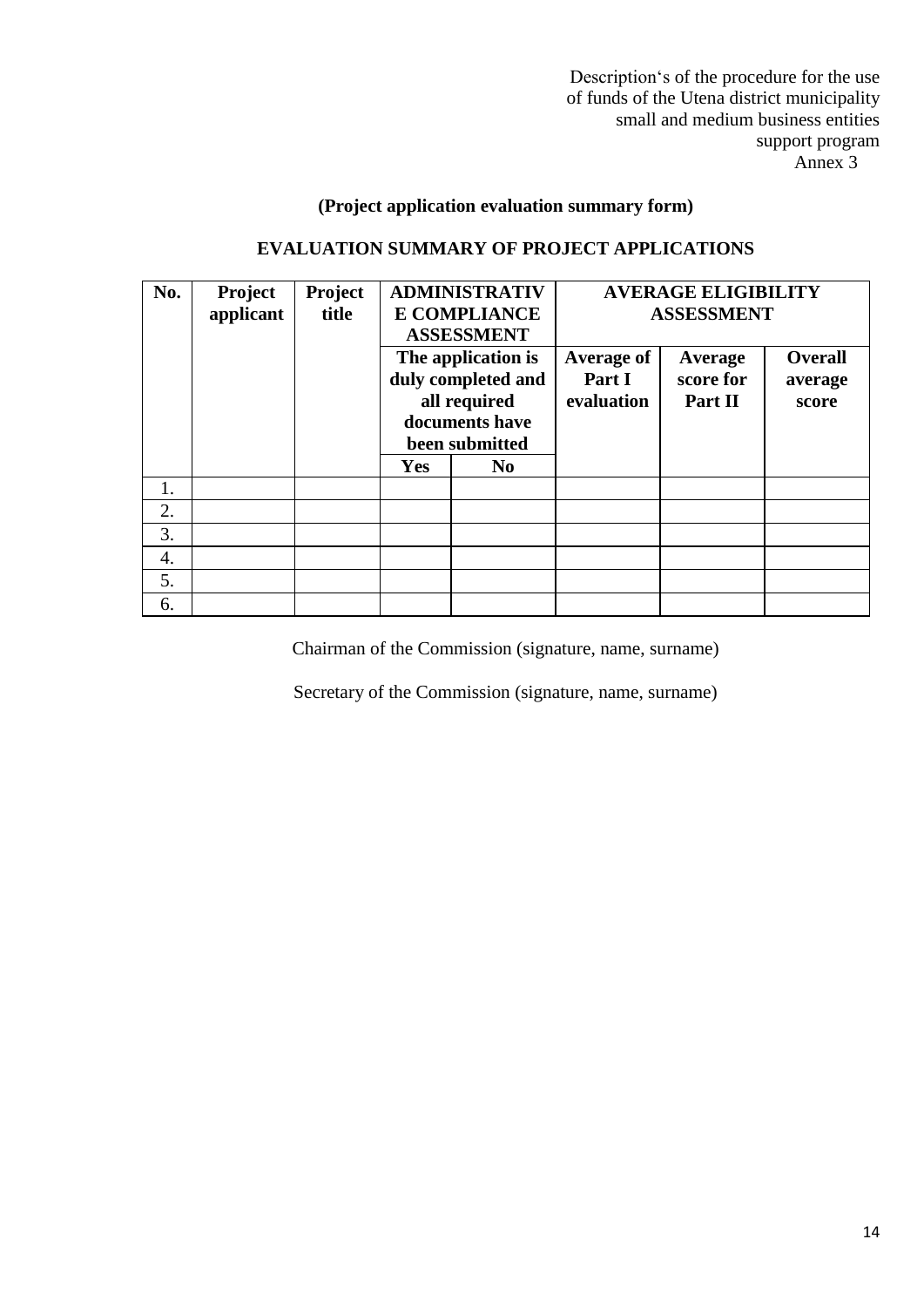#### **(Model use Agreement)**

### **AGREEMENT ON THE USE OF MUNICIPAL BUDGET FUNDS (Agreement form)**

Date No.

**U**tena

Utena District Municipality Administration (hereinafter referred to as the Benefactor), represented by *[name* of the Municipal Administration *]* acting in accordance with the Regulations of the Municipal Administration, and *[name of institution/organization]* (hereinafter referred to as the Beneficiary), represented by *[position, name, surname],* acting in accordance with ------------ , in accordance with Order No. of *[date]* of the Director of the Utena District Municipality Administration . *[\_\_\_\_\_\_]* " *]* has entered into this Agreement (the Agreement ").

#### **I. OBJECT OF SUT ARTIES**

1. The object of the Agreement is the allocation and use of budget funds for the implementation of the project " *[ name of activity, project]* " (hereinafter - the project) in accordance with the Utena District Municipality --------------------- -------------------------- program *[ name of program ]* No ---- Measure No. of the 20 *[\_\_]* year strategic action plan . *[ instrument code, name]* **.**

### **II. RIGHTS AND OBLIGATIONS OF THE AGREEMENTING PARTIES**

#### 2. **The Benefactor undertakes:**

2.1. in accordance with the Municipal Budget Cost Estimate ( Annex 1 ), which is an integral part of this Agreement, to allocate - *[ amount in figures (amount in words)]* EUR funds to the Beneficiary for the implementation of the *[project, activity]* specified in Clause 1 of the Agreement;

2.2. to set the activity, which is financed with funds assessment criteria (- s ):

2.2.1. ------------------------------------------------- -------------------------------------;

2.2.2. ------------- ------------------------------------- -----------------------------------;

2.2.3. ------------------------------------------------- -------------------------------------.

2.3. in accordance with the Cost Estimate, transfer the funds provided for in Clause 2.1 of the Agreement to the current account of the Beneficiary (code *[legal entity code]* ) No. *[account number, bank name]* bank, bank code *[\_\_\_\_\_\_\_\_\_]* .

2.4. to provide the Beneficiary with all necessary material and methodological assistance, information related to the implementation of the Project in order to properly fulfill the obligations assumed by the Beneficiary under the Agreement.

### 3. **The Benefactor shall have the right to:**

3.1. to control the targeted use of funds allocated under the Agreement;

3.2. to check whether the Beneficiary who has received funding for the implementation of the Project complies with the requirements and obligations set forth in the Agreement, if necessary, to check the implementation of the Project and the use and settlement of the target municipal budget funds transferred to the Beneficiary;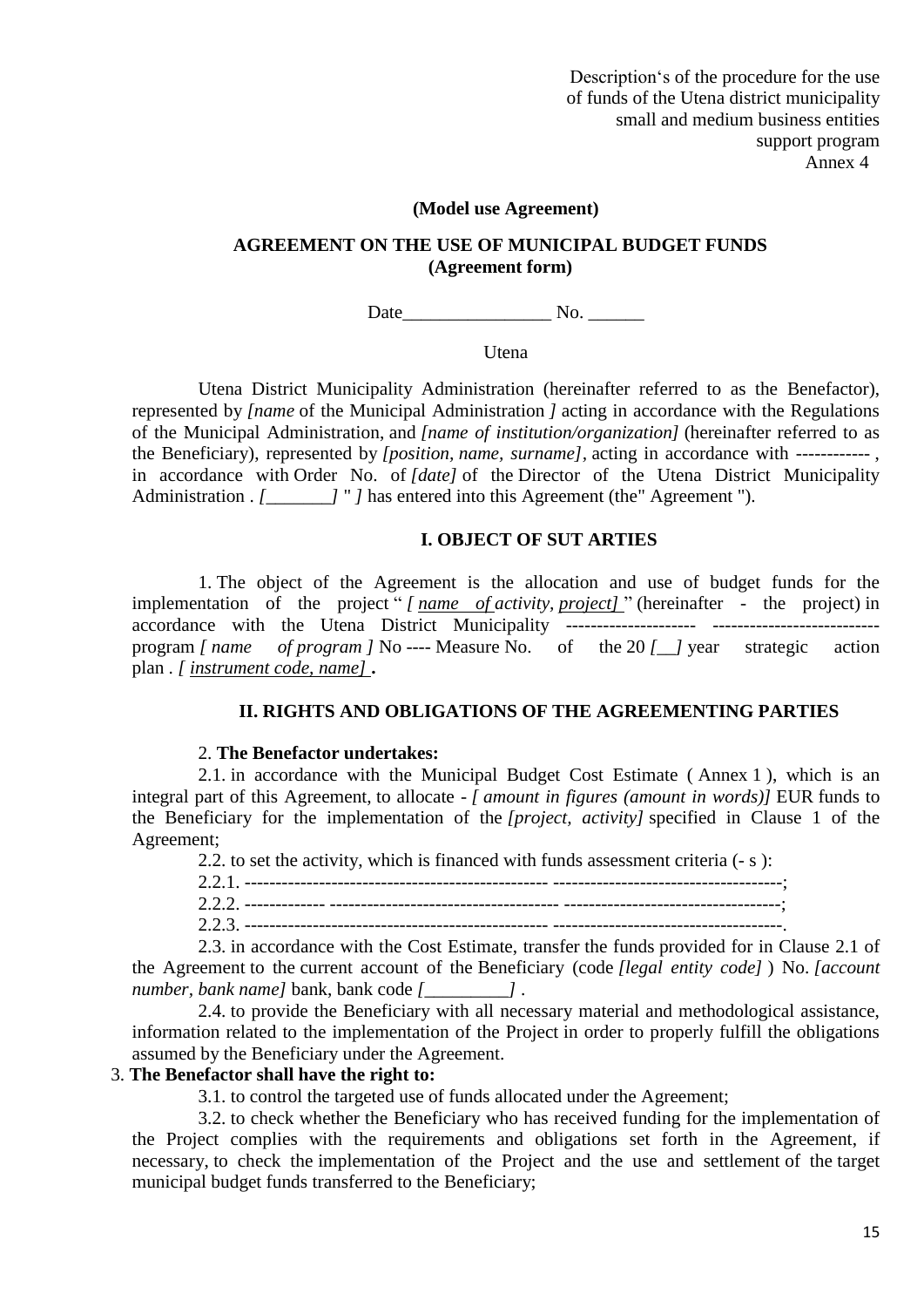3.3. in the event of reasonable suspicion that the Beneficiary has improperly performed the Agreementual obligations and/or violates the legal acts essential for the performance of the Agreement, inform the Beneficiary thereof in writing and suspend the performance of the Agreement until the circumstances of improper performance disappear. In this case, the Benefactor shall set a reasonable time limit for the Beneficiary to eliminate the violations and fulfill the Agreementual obligations, and the Beneficiary shall inform the Benefactor in writing that it is ready to properly perform the Agreement and/or applicable legislation essential for the performance of the Agreement together with evidence to that effect. The Benefactor, after evaluating the information received from the Beneficiary, may resume the performance of the Agreement. If the Beneficiary fails to eliminate the violations within the set term, it does not inform the Benefactor that it is ready to properly perform the requirements and obligations set forth in the Agreement and/or applicable legal acts relevant to the performance of the Agreement, the Benefactor unilaterally terminates the Agreement;

3.4. to demand that the Beneficiary submit documents and data related to the performance of the Agreement within the term set by the Benefactor;

3.5. to demand that the Beneficiary revise the reports specified in Sub-clause 4.6 of the Agreement, setting a reasonable term for elimination of deficiencies;

3.6. to charge the Beneficiary interest in the amount of 0.02 per cent of the Agreement amount for each day of delay in which the obligations are not fulfilled, but not more than the Agreement amount. At the request of the Benefactor, the Beneficiary must transfer the interest to the Account of the Benefactor (bank account No LT96 7181 1000 0213 0853) within 5 working days from the date of determination of the default , but not later than 31 December of the current year;

3.7. to recover from the Beneficiary the misused funds, including the expenses incurred due to the Beneficiary's improper performance of the obligations set forth in the Agreement.

4. **The Beneficiary undertakes:**

4.1. to implement the *[project, activity]* referred to in Clause 1 of this Agreement by --------------- ;

4.2. to use the received funds of the Municipal budget only in accordance with the intended purpose in accordance with the procedure established in the Agreement, in accordance with the Cost Estimate;

4.3. To link the project costs directly with the activities planned to be implemented in the Project, to ensure that the eligible project costs necessary for the implementation of the Project are based on the progress of the Project implementation, the nature and amount of costs. Expenditure shall be considered eligible if it is incurred before 31 December of the current year;

4.4. to perform cash and non-cash settlements in accordance with Article 6.929 of the Civil Code of the Republic of Lithuania and other legal acts regulating cash and non-cash settlements. The Beneficiary, who is considered a Agreementing authority in accordance with Paragraph 2 of Article 2 of the Law on Public Procurement of the Republic of Lithuania "must follow the Law on Public Procurement of the Republic of Lithuania when performing procurements;

4.5. If the difference between the expenditures approved in the Municipal budget estimate and the planned funds exceeds 10%, in order to revise the Expenditure Estimate, the Beneficiary must submit a reasoned request to the Benefactor to revise the Expenditure Estimate in writing. The cost estimate may be adjusted between future quarters and the economic classification items in the cost estimate. A request for revision of an estimate of expenditure may be made only in respect of expenditure not incurred. A request to revise the cost estimate shall be submitted to the person responsible for concluding the Agreement once a quarter, but not later than 10 (ten) working days before the beginning of the next quarter. Subsequent applications will not be considered;

4.6. to report to the Benefactor on the activities for the financing of which budget funds are allocated, on the fulfillment of its evaluation criteria and on the use of budget funds, by submitting reports: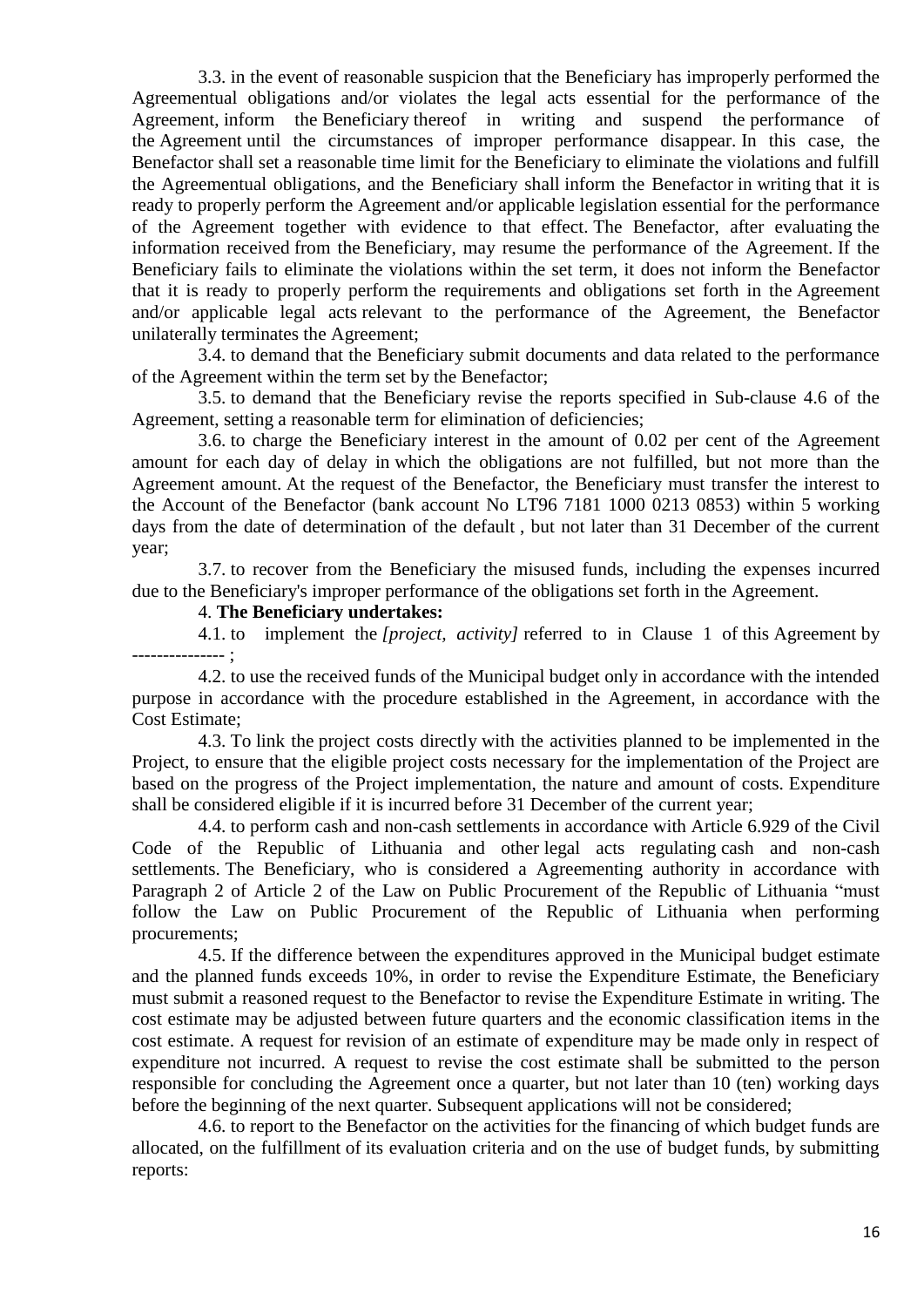4.6.1. To the Accounting Department of the Municipal Administration - Report on the implementation of the budget expenditure estimate prepared in accordance with Annex 2 to the Agreement, indicating the expenditure in EUR and EURO cents (Q1 - until 5 April 20\_\_, Q2 - until 5 July 20 $\ldots$  Q3 - until 5 October 20  $\ldots$  and annual (until 7 January 20 $\ldots$ );

4.6.2. To person responsible for concluding the Agreement - after carrrying out a *[project, activities]* within 10 calendar days - accounting documents justifying the use of the budget report in accordance with the Agreement Annex 3 and the report of activities financed from the Municipal budget, and the criteria for assessing the implementation, prepared in accordance with the Agreement Annex 4. Person responsible for concluding the Agreement, having checked and approved reports specified in 4.6.2 paragraph to the Accounting Department of the Municipal Administration;

4.7. Publicly inform the city public about the ongoing project and the project sponsor - Utena District Municipality. Use the Municipality logo in the project promotional material.

4.8. Upon request of the Benefactor, to provide information on the ongoing *[project, activity* related to the performance of the Agreement;

4.9. To provide copies of the original documents (invoices, deeds, Agreements, etc.) certified by signature and seal at the request of the Accountability Department or at the request of the Accounting Department;

4.10. After the implementation of *[project, activity]*, to return the unused funds to the account specified in the Agreement within 5 working days, but not later than by 27 December of the current budget year.

5. The Beneficiary can submit completed reports specified in paragraph 4.6. through electronic delivery means, signed with a secure electronic signature.

## **III. RESPONSIBILITY OF THE PARTIES**

6. The Benefactor shall be responsible for the transfer of funds on time.

7. The Beneficiary shall be responsible for the specified targeted use of funds.

8. The Beneficiary must immediately notify the Benefactor in writing if it is unable to carry out *[the project, activity]* or if it is not appropriate to continue the *[project, activity]*, and return the allocated funds to the Benefactor's account specified in the Agreement.

9. The Parties to the Agreement shall be liable for non-performance or improper performance of Agreementual obligations in accordance with the procedure established by the legal acts of the Republic of Lithuania .

10. Disputes arising from the performance of the Agreement shall be settled by negotiations of the Parties, and in case of failure to reach an Agreement - in accordance with the procedure established by the legal acts of the Republic of Lithuania, in the courts of the Republic of Lithuania.

### **IV. VALIDITY, AMENDMENT, TERMINATION OF THE AGREEMENT**

11. If the Beneficiary does not comply with the conditions provided for in this Agreement, the Benefactor has the right to unilaterally terminate the Agreement by notifying the Beneficiary in writing of the termination of the Agreement 14 days in advance.

12. The Agreement shall enter into force on the day of its signing (the date of signing the Agreement shall be the date when the last party to the Agreement signs the Agreement) and shall remain valid until the reports specified in paragraph 4.6 of the Agreement are submitted to the Benefactor and the unused balance is transferred to the account.

13. Funds allocated to [a project, activity] may not be carried over to the next budget year.

14. If it is envisaged that the Municipal budget revenue plan will not be fulfilled by the end of the year, the Agreement may be amended at the initiative of the Benefactor by notifying the Beneficiary in writing about changes in the terms of the Agreement before 1 October of the current year.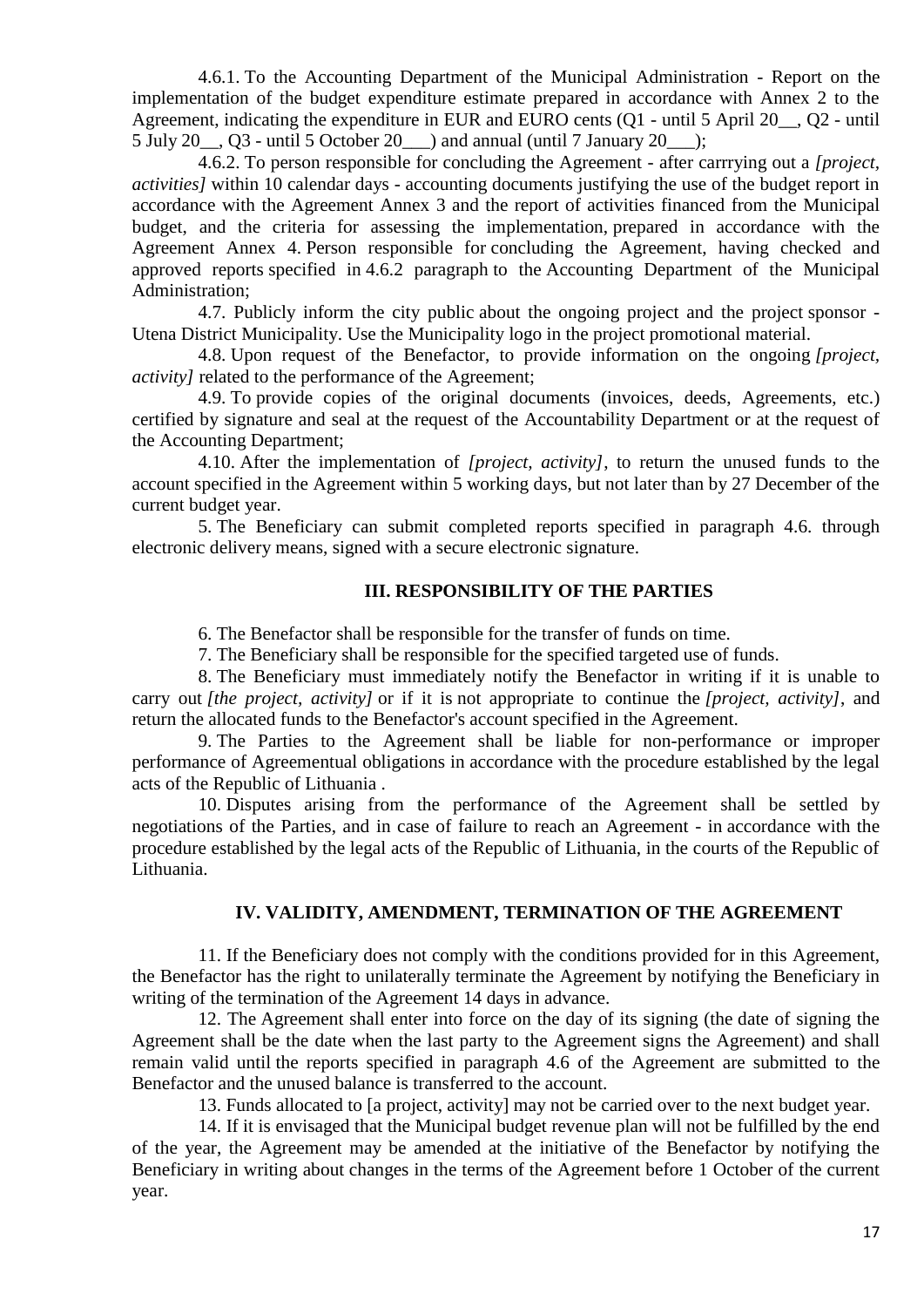15. The Agreement may be amended or supplemented by written Agreement of the Parties. All amendments and additions to the Agreement are integral parts of the Agreement.

16. The Agreement may be terminated by mutual Agreement of the Parties .

17. The Agreement is made in two copies, which have equal legal force, one copy for each party to the Agreement.

### **V. DETAILS OF THE AGREEMENTING PARTIES**

Benefactor

Beneficiary

Name of Institution/Organization Address of the Institution/Organization

Institution/organization code \_\_\_\_\_\_\_\_\_

Bank account \_\_\_\_\_\_\_\_\_\_\_\_\_\_\_\_\_\_

\_\_\_\_\_\_\_\_\_\_\_\_\_\_\_\_\_\_\_\_\_\_\_\_\_\_\_\_\_\_\_\_\_\_

\_\_\_\_\_\_\_\_\_\_\_\_\_\_\_\_\_\_\_\_\_\_\_\_\_\_\_\_\_\_\_\_\_\_

Tel. \_\_\_\_\_\_\_\_\_\_\_\_\_\_\_\_\_\_\_\_\_ Fax \_\_\_\_\_\_\_\_\_\_\_\_\_\_\_\_\_\_\_\_ E-mail address \_\_\_\_\_\_\_\_\_\_\_\_\_\_\_\_\_\_\_\_

\_\_\_\_\_\_\_\_\_\_ Bank Bank code \_\_\_\_\_\_\_\_\_\_\_

| Utena District Municipality Administration |
|--------------------------------------------|
| Utenio square 4, 28503 Utena               |
| Tel. (8 389) 61620                         |
| Fax (8389) 61615                           |
| E-mail address info@utena.lt               |
| Company code 188710442                     |
| AB Šiaulių bankas                          |
| Bank code 71811                            |
| Bank account LT85 7181 1000 0213 0857      |

\_\_\_\_\_\_\_\_\_\_\_\_\_\_\_\_\_\_\_\_\_\_\_\_\_\_\_\_\_\_\_\_\_\_

\_\_\_\_\_\_\_\_\_\_\_\_\_\_\_\_\_\_\_\_\_\_\_\_\_\_\_\_\_\_\_\_\_\_

\_\_\_\_\_\_\_\_\_\_\_\_\_\_\_\_\_\_\_\_\_\_\_\_\_\_\_\_\_\_\_\_\_\_

(job title)

\_\_\_\_\_\_\_\_\_\_\_\_\_\_\_\_\_\_\_\_\_\_\_\_\_\_\_\_\_\_\_\_\_\_ (job title)

(name surname)

(name surname)

(signature)

*Place for seal Place for seal*

(signature)

Representative of the Benefactor responsible for concluding the Agreement: (position, name, surname, phone, e-mail address)

Beneficiary's representative responsible for the performance of the Agreement: (position, name, surname, phone, e-mail address)

*Amendments to the Annex: No. TS-138 , 28-05-2020, published in TAR on 2020-05-29, code 2020-11491*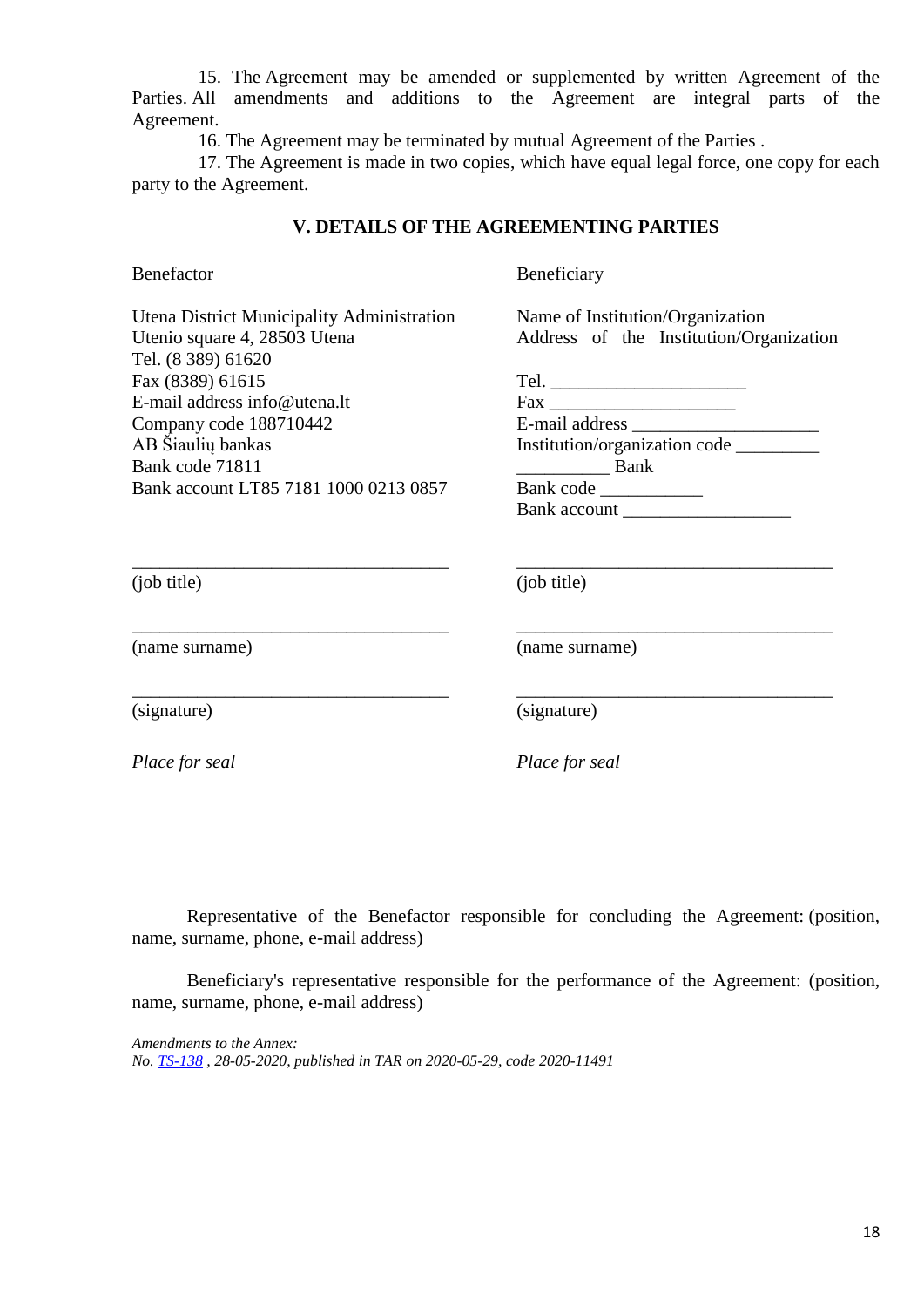Use of funds Agreement Annex

#### **(Model use estimate form)** Utena district municipality administration

(name of institution)

APPROVED by the Director of Utena District Municipality Administration

(date)

#### **ESTIMATE OF USE OF FUNDS**

(date, name, number of the document according to which the funds were allocated)

| Program                                        | Action Program for Economic Promotion and<br><b>Tourism Development</b> | code | 02                        |
|------------------------------------------------|-------------------------------------------------------------------------|------|---------------------------|
| Measure                                        | Small and Medium Business Support Program                               | code | 02.1.1.10                 |
| Classification of state functions              | Other economic activities not included in any group                     | code | 04.09.01.01               |
| Project                                        |                                                                         | X    | $\boldsymbol{\mathrm{X}}$ |
| Beneficiary to whom the funds<br>are allocated |                                                                         | code |                           |

| Economic<br>classifications<br>code | Expenditure<br>items<br>name | Altogether | quarter | $_{\rm II}$<br>quarter | Ш<br>quarter | IV<br>quarter |  |
|-------------------------------------|------------------------------|------------|---------|------------------------|--------------|---------------|--|
|                                     |                              |            |         |                        |              |               |  |
|                                     |                              |            |         |                        |              |               |  |
|                                     | Altogether                   |            |         |                        |              |               |  |

(Executor) (signature) (Signature) (Name and surname)

(Chief Financial Officer) (signature) (Name and surname)

(signature) (Name and surname)

(Utena district municipality administration representative responsible for project implementation)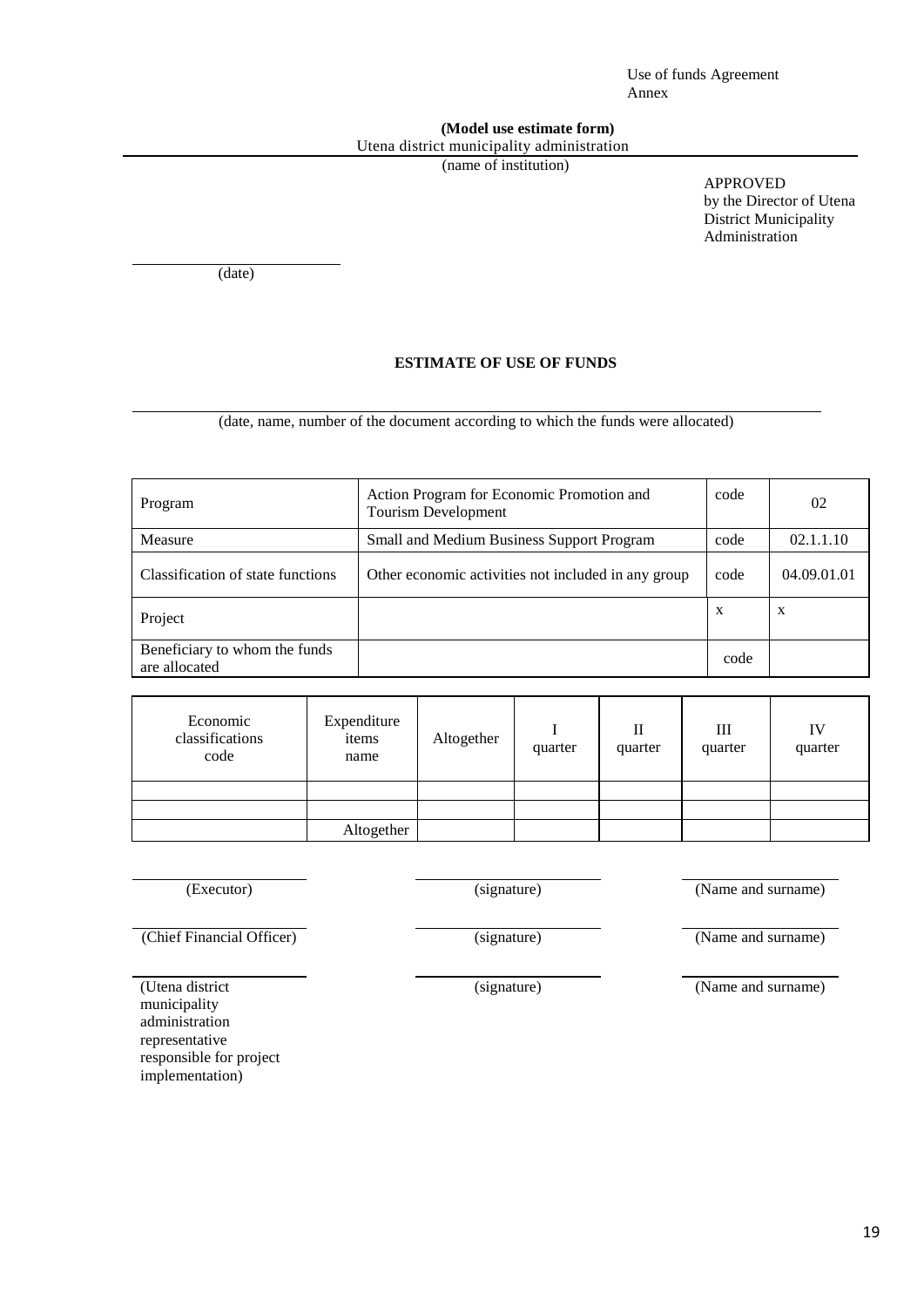### **(Summary form of accounting documents supporting the use of funds)**

**(Name of the executor)**

### **SUMMARY OF ACCOUNTING DOCUMENTS SUPPORTING THE USE OF FUNDS Utena district municipality administration**

\_\_\_\_\_\_\_\_\_\_\_\_\_\_ (date)

| No. | <b>Economic</b><br>classification<br>of costs |  | <b>Entity that has</b><br>prepared the<br>accounting document |                 | <b>Accounting document</b> |                           |       | <b>Content of</b><br>the transaction | Paid              |  |                 |  |
|-----|-----------------------------------------------|--|---------------------------------------------------------------|-----------------|----------------------------|---------------------------|-------|--------------------------------------|-------------------|--|-----------------|--|
|     | <b>Article Name</b>                           |  | <b>Name</b>                                                   | Company<br>code |                            | <b>Date Number Amount</b> | (EUR) |                                      | Order number Date |  | Amount<br>(EUR) |  |
|     |                                               |  |                                                               |                 |                            |                           |       |                                      |                   |  |                 |  |
|     |                                               |  |                                                               |                 |                            |                           |       |                                      |                   |  |                 |  |
|     |                                               |  |                                                               |                 |                            |                           |       |                                      |                   |  |                 |  |
|     |                                               |  |                                                               |                 |                            |                           |       |                                      |                   |  |                 |  |
|     |                                               |  |                                                               |                 |                            |                           |       |                                      |                   |  |                 |  |
|     |                                               |  |                                                               |                 |                            |                           |       |                                      |                   |  |                 |  |
|     |                                               |  |                                                               |                 |                            |                           |       |                                      |                   |  |                 |  |

**In total :**

\* To be completed as indicated in the estimate attached to the document allocating the funds (order, Agreement).

We certify that the amounts of expenditure indicated in this report correspond to the documents justifying the expenditure and to the data specified in the reports on the use of funds. Executor/manager

(signature) (Name and surname)

Chief Financial Officer

(signature) (Name and surname)

Person who completed the report\_\_\_\_\_\_\_\_\_\_\_\_\_\_\_\_\_\_\_\_\_\_\_\_\_\_\_\_\_\_\_\_\_\_\_\_\_\_\_\_\_\_\_\_\_\_\_\_\_\_\_\_\_\_\_\_\_\_\_\_

( name, surname, phone, e-mail )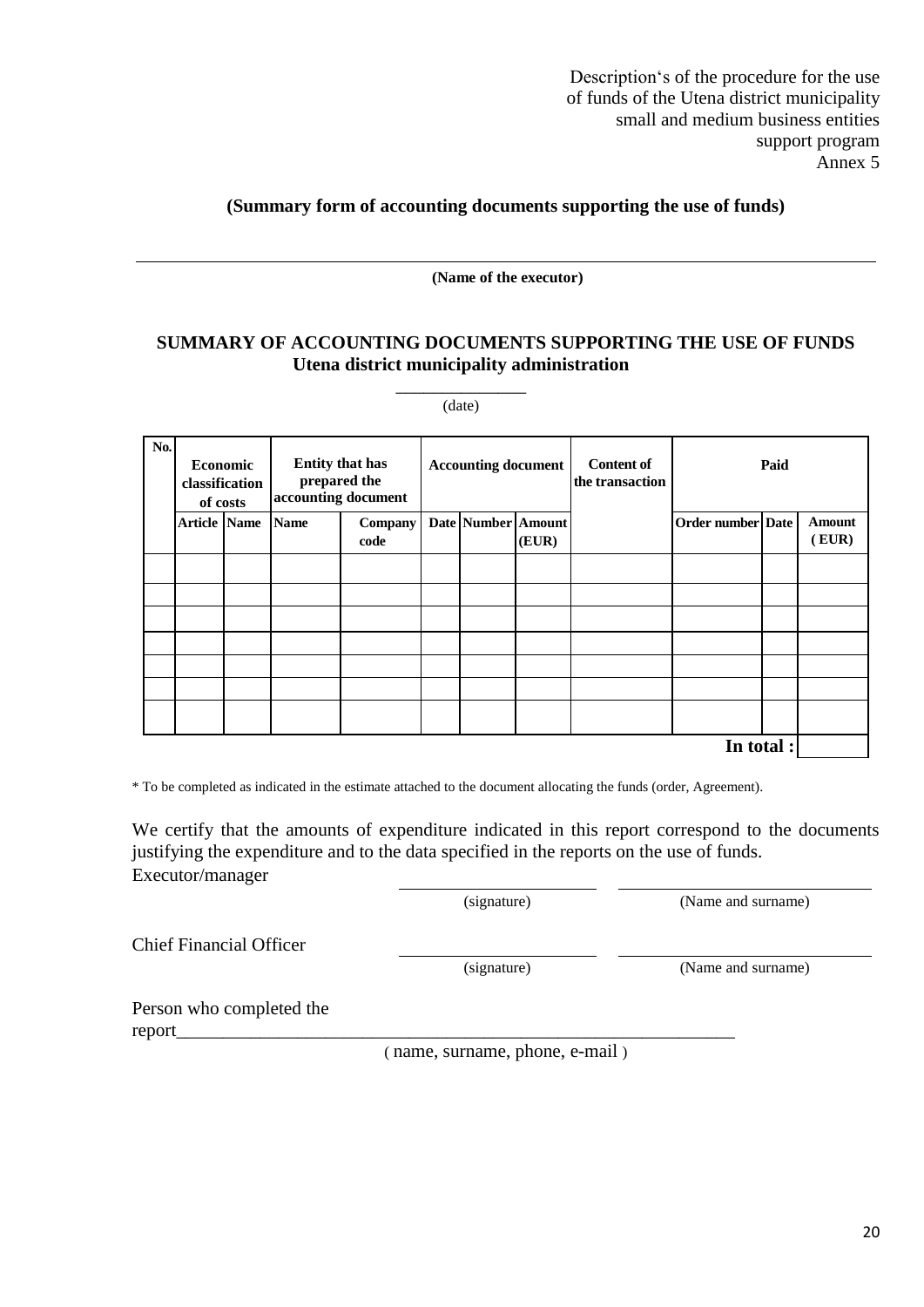### **(Report form on performance and evaluation criteria) PERFORMANCE OF ACTIVITIES AND EVALUATION CRITERIA REPORT ON ITS IMPLEMENTATION**

 $\overline{\phantom{a}}$ (date)

| The business entity that carried out the     |  |
|----------------------------------------------|--|
| project                                      |  |
| Executor's data (address, telephone, e-mail) |  |
| Name of the project                          |  |

| Project<br>performance<br>evaluation<br>criteria | Planned project result   Achieved project result   Justification | of the achieved project result * |
|--------------------------------------------------|------------------------------------------------------------------|----------------------------------|
|                                                  |                                                                  |                                  |
|                                                  |                                                                  |                                  |

\_\_\_\_\_\_\_\_\_\_\_\_\_\_\_\_\_\_\_\_\_

\* visual material is added

\_\_\_\_\_\_\_\_\_\_\_\_\_\_\_\_\_\_\_\_\_

\_\_\_\_\_\_\_\_\_\_\_\_\_\_\_\_\_\_\_\_\_

(Executor)

(signature)

(Name and surname)

\_\_\_\_\_\_\_\_\_\_\_\_\_\_\_\_\_\_\_\_\_

\_\_\_\_\_\_\_\_\_\_\_\_\_\_\_\_\_\_\_\_\_

(Utena district municipality administration representative responsible for project implementation)

\_\_\_\_\_\_\_\_\_\_\_\_\_\_\_\_\_\_\_\_\_ (signature)

(date)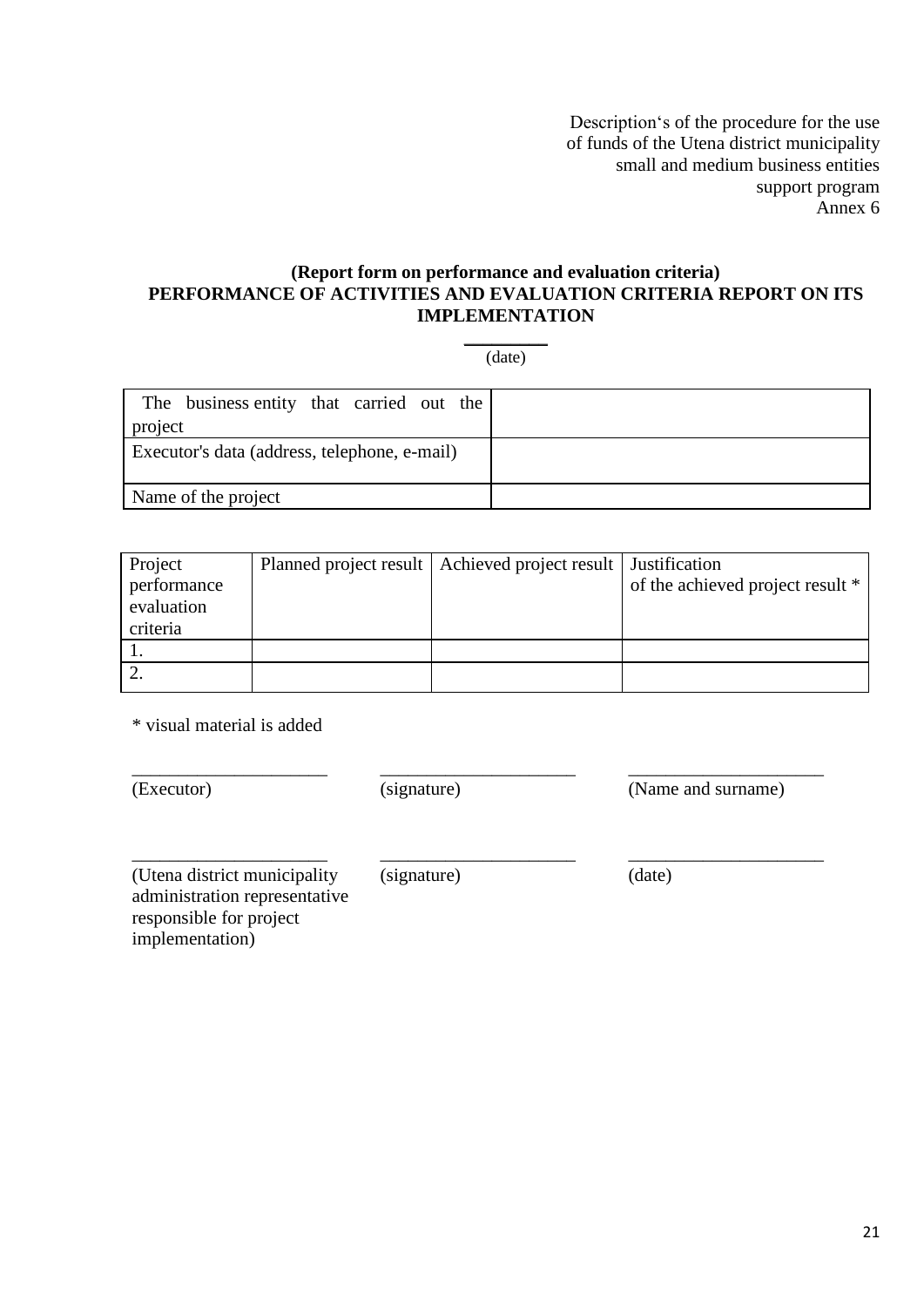## **REQUEST**

# **TO PROVIDE FINANCIAL SUPPORT FROM UTENA DISTRICT MUNICIPAL BUDGET FUNDS FOR SUPPORT OF SMALL AND MEDIUM-SIZED BUSINESSES**

Utena District administrative her

|                                                                                                                                                                                                                                                                                                 |                                    | (date)<br>Utena                        |                          |  |  |  |  |  |  |
|-------------------------------------------------------------------------------------------------------------------------------------------------------------------------------------------------------------------------------------------------------------------------------------------------|------------------------------------|----------------------------------------|--------------------------|--|--|--|--|--|--|
| Name, code, name and<br>surname of the legal<br>entity                                                                                                                                                                                                                                          |                                    |                                        |                          |  |  |  |  |  |  |
| Name, surname of a<br>natural person                                                                                                                                                                                                                                                            |                                    |                                        |                          |  |  |  |  |  |  |
|                                                                                                                                                                                                                                                                                                 | <b>Business</b><br>Certificate No. | Individual activity<br>certificate no. | Farmer's certificate no. |  |  |  |  |  |  |
| <b>VAT</b> code                                                                                                                                                                                                                                                                                 |                                    |                                        |                          |  |  |  |  |  |  |
| <b>Economic activity code</b><br>(NACE)                                                                                                                                                                                                                                                         |                                    |                                        |                          |  |  |  |  |  |  |
| <b>Registration adress</b>                                                                                                                                                                                                                                                                      |                                    |                                        |                          |  |  |  |  |  |  |
| <b>Business address</b>                                                                                                                                                                                                                                                                         |                                    |                                        |                          |  |  |  |  |  |  |
| Contact details (phone,<br>e-mail)                                                                                                                                                                                                                                                              |                                    |                                        |                          |  |  |  |  |  |  |
| <b>Current account details</b>                                                                                                                                                                                                                                                                  |                                    |                                        |                          |  |  |  |  |  |  |
| Please                                                                                                                                                                                                                                                                                          |                                    |                                        | allocate<br><b>EUR</b>   |  |  |  |  |  |  |
| (amount in numbers and words)<br>financial support from Utena district municipality budget funds intended to support small and<br>medium business (mark the type of expenditure):<br>$\Box$ to reimburse the costs of renting the premises.<br>$\Box$ to cover the costs of residence services. |                                    |                                        |                          |  |  |  |  |  |  |
| ADDED:                                                                                                                                                                                                                                                                                          |                                    |                                        |                          |  |  |  |  |  |  |

|  |  | $1.$ $\frac{1}{2}$ $\frac{1}{2}$ $\frac{1}{2}$ $\frac{1}{2}$ $\frac{1}{2}$ $\frac{1}{2}$ $\frac{1}{2}$ $\frac{1}{2}$ $\frac{1}{2}$ $\frac{1}{2}$ $\frac{1}{2}$ $\frac{1}{2}$ $\frac{1}{2}$ $\frac{1}{2}$ $\frac{1}{2}$ $\frac{1}{2}$ $\frac{1}{2}$ $\frac{1}{2}$ $\frac{1}{2}$ $\frac{1}{2}$ $\frac{1}{2}$ $\frac{1}{$ |  |  |  |                                                                                                        |  |  |
|--|--|------------------------------------------------------------------------------------------------------------------------------------------------------------------------------------------------------------------------------------------------------------------------------------------------------------------------|--|--|--|--------------------------------------------------------------------------------------------------------|--|--|
|  |  |                                                                                                                                                                                                                                                                                                                        |  |  |  | 2. $\overline{\phantom{a}}$                                                                            |  |  |
|  |  | $\frac{3}{2}$                                                                                                                                                                                                                                                                                                          |  |  |  |                                                                                                        |  |  |
|  |  |                                                                                                                                                                                                                                                                                                                        |  |  |  | $4.$ $\overline{\phantom{a}}$                                                                          |  |  |
|  |  |                                                                                                                                                                                                                                                                                                                        |  |  |  | $\mathbf{5}$ . $\blacksquare$                                                                          |  |  |
|  |  |                                                                                                                                                                                                                                                                                                                        |  |  |  |                                                                                                        |  |  |
|  |  |                                                                                                                                                                                                                                                                                                                        |  |  |  | I certify that the information provided in this application and the accompanying documents is correct. |  |  |

\_\_\_\_\_\_\_\_\_\_\_\_\_\_ \_\_\_\_\_\_\_\_\_\_\_\_\_\_\_\_\_\_ \_\_\_\_\_\_\_\_\_\_\_\_\_\_\_\_\_\_\_\_\_\_\_\_